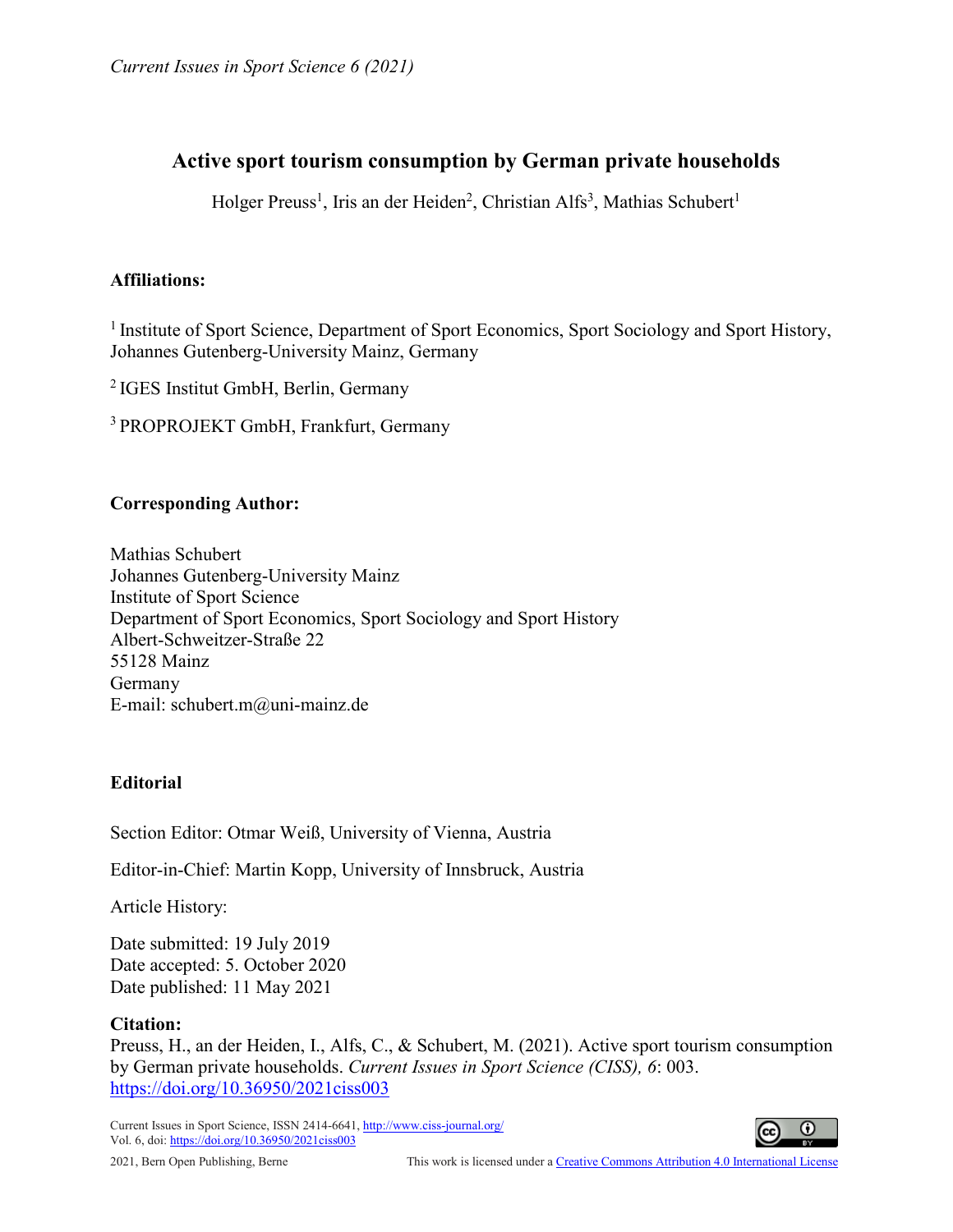# **Active sport tourism consumption by German private households**

#### Abstract

Recent studies on the economic dimensions of sport and physical activity in Germany have revealed that sport-related tourism is one of the important contributors to private household consumption. Due to a lack of representative and large-scale data sets, this topic has never been displayed in detail before. By using computer assisted telephone and web interviews, we collected a total data set of  $n = 19,396$  persons living in Germany. The expenditures for active sport tourism were isolated, which is understood as travelling to take part in different sporting activities. Data are provided on the overall spending of German households for sport trips, with skiing ( $\epsilon$  3.4 bn) and scuba diving ( $\epsilon$  2.2 bn) being the sports with the highest consumption. We differentiate 71 types of sport and provide data on the most important 20 types. German households undertake 28 million trips each year and spend on average  $\epsilon$  460 for each trip. This adds up to  $\epsilon$  12.8 bn, which is a significant contribution to the economic dimension of sport. Austria, the Netherlands and Spain are the most important destinations for German households regarding active sport trips. The paper provides useful data to shed further light on the active sport tourism market.

# **Keywords**

sport; tourism; spending behaviour; consumption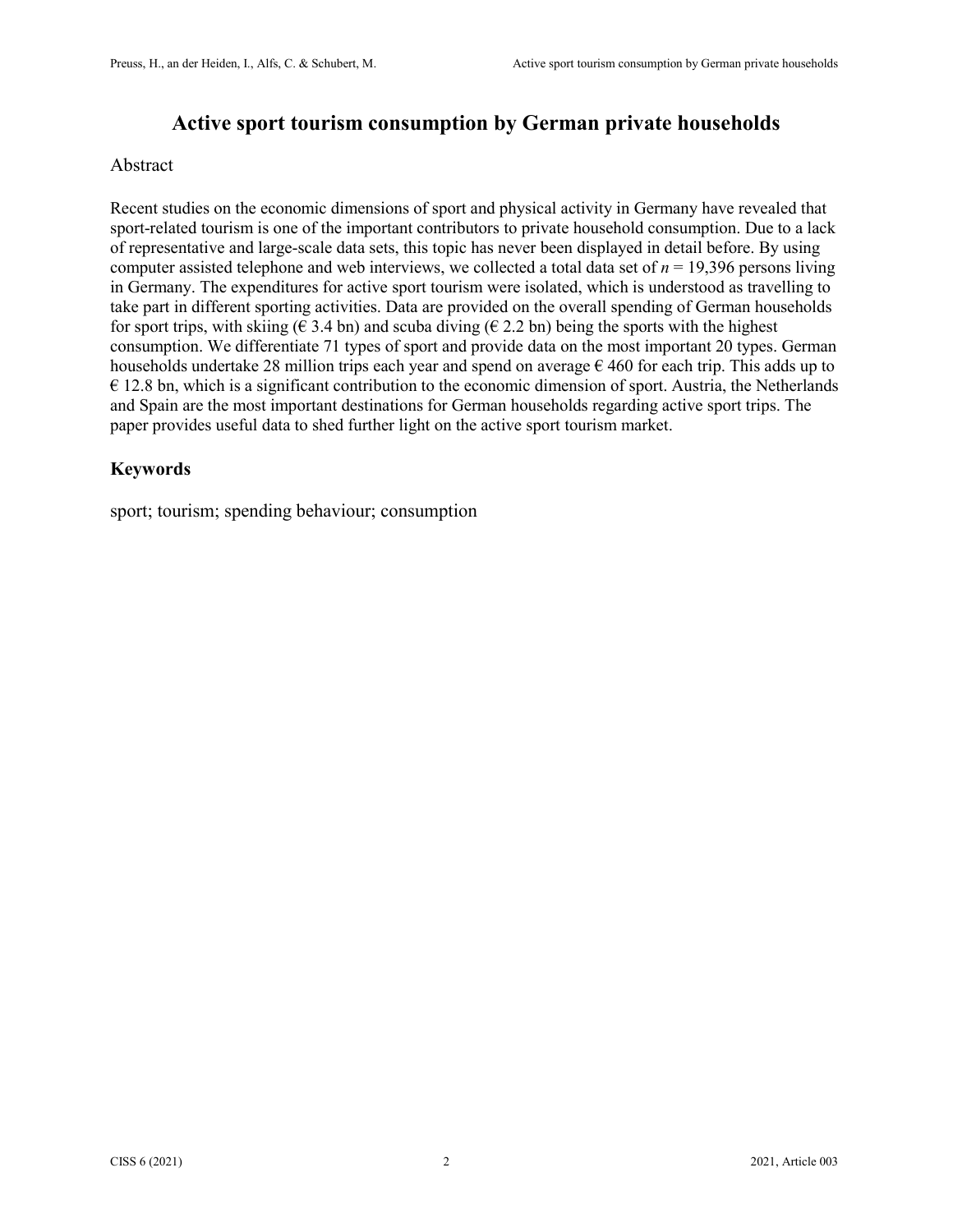#### **Introduction**

Sport is one of the central leisure activities in Western societies. Active sport tourism is one of the fastest rising leisure segments, thus many people spend time and money participating in different sports (Alfs, 2014; IJspeert et al., 2020). Gibson et al. (2018) see that the active sport tourism literature has evolved remarkably within the past ten years, yet not in sport economics. Wicker et al. (2010) highlight that research concerning sport expenditures is incomplete, mainly due to conceptual issues or study designs. Downward et al. (2020, p. 111) closed the gap for "the relationship between the expenditure from, and duration of, same-day visits" in England. Wicker et al. (2010) outline in their study the amount of money that members of German sport clubs spend and by which factors these expenditures are determined. Ahlert et al. (2019) found that 4.2% of total private household spending in Germany in 2016 was for sport-related activities, highlighting the economic relevance of sport and physical activities for the country. Sport is often the motivation for travelling to participate in sporting or other physical activities, a phenomenon that Gibson (1998, 2002) has classified as "active sport tourism". The present paper contributes to the body of literature on active sport tourism and aims to shed light on a rather unexplored domain: expenditures of German households for sport-related tourism activities.

Tourism as an interdisciplinary field is closely related to other parts of the economy, such as the hotel and food service industries. Although statistical data on tourism and expenditures are available in great detail, a filter on sport purpose, the kind of sport undertaken, and the distances travelled to actively participate in sport is missing. The lack of research on this subject is astonishing, given that Alfs (2014) demonstrated for Germany that active sport tourism contributed the fourth largest share to sport-related consumption, only topped by the overall expenditures for transportation to and from local sporting activities (practice and competitions), shoes and apparel, and sport equipment. However, from an economic perspective, statistical data regarding sport activities and sport-related consumption have not yet been presented. Given the stated importance of active sport tourism for the economy, this paper aims to close this research gap by providing detailed information on the number as well as selected economic characteristics of Germans engaging in a sport-related journey. We reveal the overall market size for sport tourism in general, as well as the individually analysed consumption categories. The value of this study is a detailed, statistically relevant overview of large data on active sport tourism in Germany, being one of the countries where sport and tourism play important roles.

The central approach of this study is to provide information on the structure, volume and characteristics of active sport tourism for the case of German households. The aim is to contribute a descriptive overview of the consumption for active sport tourism by German private households. We investigate three areas in particular:

- 1. How many active sport-related tourism trips were undertaken by people living in Germany and for which types of sport? The examined data will provide information about the overall activity in German households and the types of sport undertaken. These data are split into domestic versus international trips, and individual versus package tours. Thus, there is value for travel agencies and this can serve as a basis with which to calculate the economic dimension of active sport tourism for the German economy such as for Ahlert et al. (2019).
- 2. What is the amount spent for certain goods purchased on these trips abroad? What overall expenditures were incurred by the trips in Germany and abroad? What is, on average, spent for different types of sport? Which sport causes more trips in relation to those sports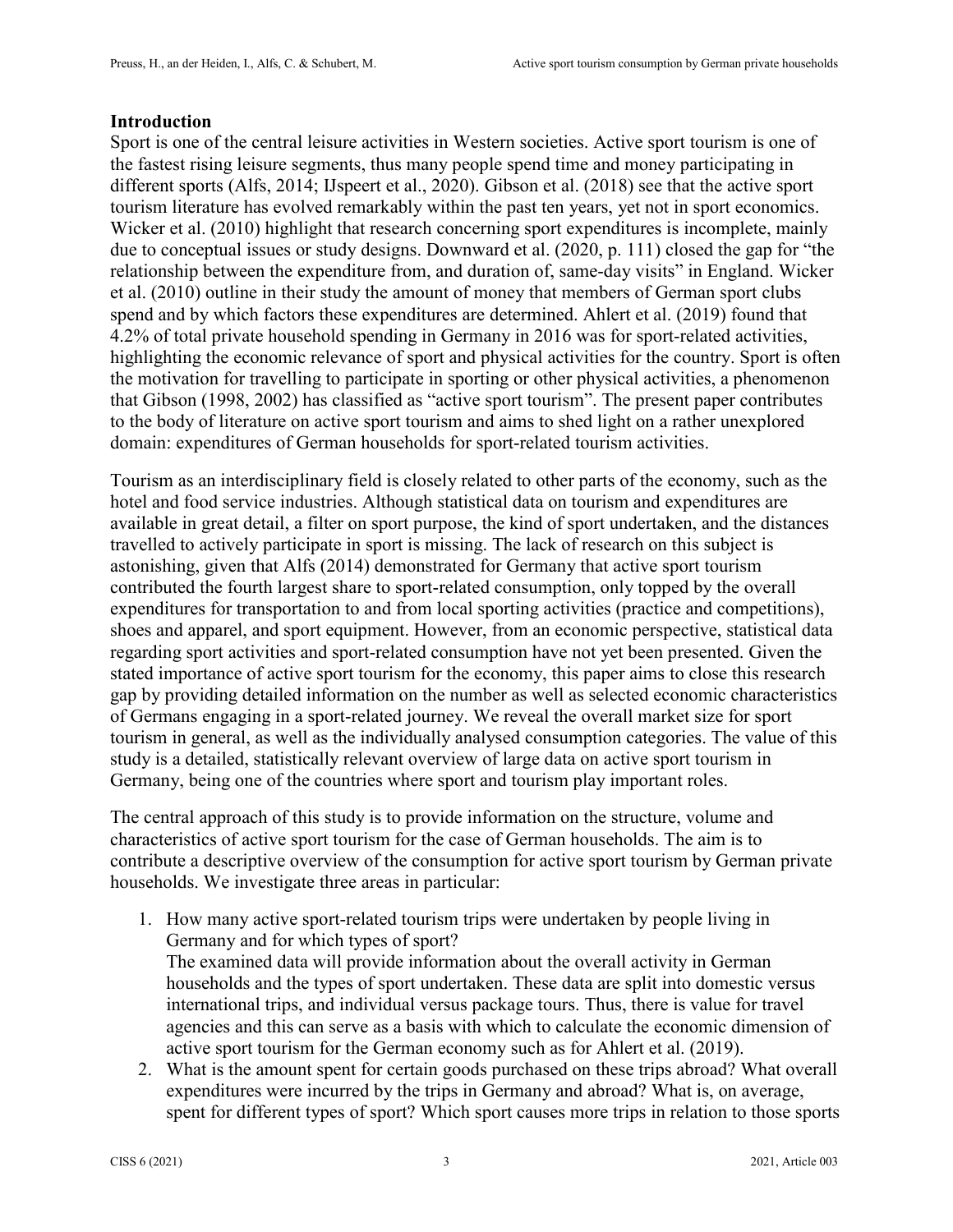#### practiced without trips?

The data provided here are of particular importance for gaining an understanding of the economic dimension of active sport tourism, because it becomes obvious what German households import by purchasing goods and services outside Germany. In national statistics, these data are also not available.

3. What were the most popular destinations for active sport tourism? Answering this question will provide an idea about the economic benefits from active sport tourism outside of Germany. It will also provide some evidence that active sport tourism is also a vehicle for the importation of goods into Germany.

In the present paper, we consider sport consumption as the allocation of resources (mainly accommodation and travel expenses) for a journey, which is undertaken for more than one day, and where participating in sporting or physical activities is the main purpose of the trip. This operationalisation fits to commonly accepted definitions of tourism (Cooper et al., 2005; UNWTO, 2012). German households as a collective of individual persons that permanently stay in Germany, irrespective of their nationality, are considered to allocate private consumption in differentiation to consumption of the state or companies and NGOs. In this regard, expenditures of individuals are measured in this study and extrapolated to the population/all households. While we consider imports (expenditures by German households abroad), we do not consider tourism exports, which are active sport vacations of foreigners visiting Germany (e.g. British citizens skiing in Germany). These would be important to consider when calculating the entire economic importance of sport tourism for Germany. However, our aim here is to show data on active sport tourism of German households in both Germany and abroad. Active sport activity is operationalised as a self-evaluated exercise in at least one of 71 types of sport or sport clusters (e.g. water sports) including most of the types of sport in Germany. This operationalisation, in addition to no limits in frequency of practice results, is a very broad definition of sport and a widespread overview of active sport tourism.

The paper is structured as follows: First, we present the relevant literature on sport tourism with a particular focus on active sport tourism. The methodology of the study is laid out next, followed by the results section, in which we display and briefly discuss the four data fields as presented above. The subsequent section concludes and presents some implications of the results for research and practice. Limitations of our study are stated at the end.

#### **Literature review**

Although sport tourism has become an increasingly prevalent topic during the past 25 years, it still lacks a clear conceptual consensus. In a meta-review of research in the field of sport tourism, Weed (2009, p. 625) concludes that "a unified view of sport tourism may be unattainable", due to even fundamental concepts and assumptions in the field being contested. Among other things, this notion manifests itself in disagreement on the very terminology (e.g. sport tourism vs. sports tourism), but it most clearly becomes obvious in the absence of a uniform definition of sport tourism. Hinch and Higham (2001), as well as Ritchie and Adair (2004), provide a vivid description of the different conceptualisations of the issue. Schwark (2016) offers a comprehensive account of the different concepts of sport tourism. His approach differs from most others in that he understands sport tourism as something active per se. Earlier definitions that still seem prevalent are those by Gibson (1998) and Standeven and DeKnop (1999). Gammon and Robinson (1997, 2003) contributed to the debate by presenting a distinction between hard and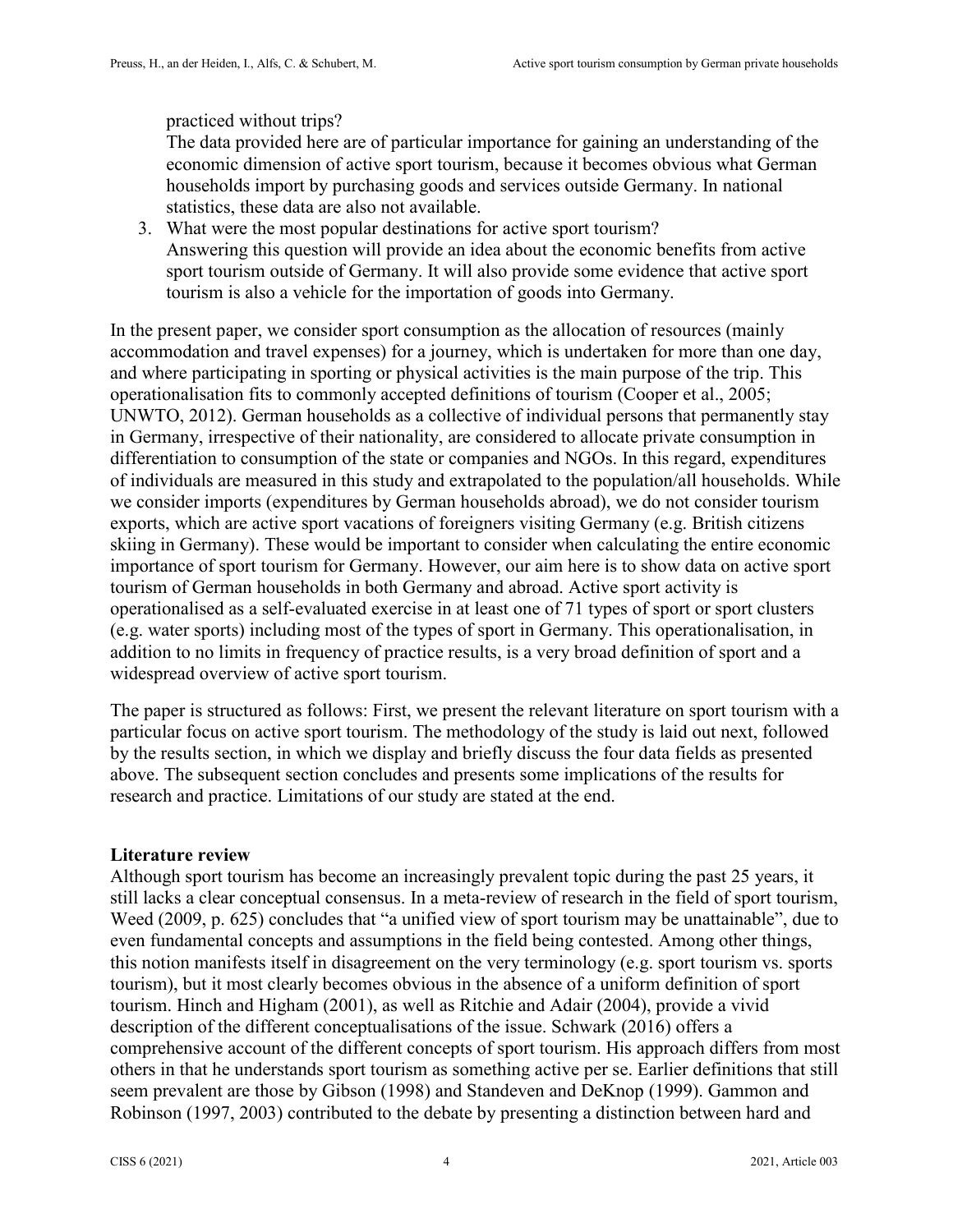soft sport tourists as well as between sport tourism and tourism sport. Most definitions or conceptualisations emphasise a differentiation between active and passive involvement, a feature that has already been highlighted by Hall (1992, p. 147) when he described sport tourism as "travel to participate in sport and travel to observe sport". Setting out to take the strengths and weaknesses of former definitions into account, Hinch and Higham (2001, p. 48) define sport tourism as "sport-based travel away from the home environment for a limited time, where sport is characterized by unique rule sets, competition related to physical prowess, and a playful nature". This definition considers sport tourism as being similar to tourism, whereby someone is travelling away from home for a certain period of time to participate in a touristic pursuit, which in the case of sport tourism is a sport activity. In a later article, however, Hinch and Higham (2005, p. 247) conclude that "the complexity of sport when combined with the complexity of tourism leads to countless diverse variations of the sport tourism phenomenon". Thus, Weed and Bull (2009) claim that in order to conceptualise sport tourism, it is necessary to understand both sport and tourism.

An appropriate differentiation for our study is provided by Gibson (1998, 2002), who organised the contributions in the field according to three categories: active, event and nostalgia sport tourism research. While the latter concerns visits to sporting stadia or museums and can still be regarded as a niche area, it is the event field that attracted most attention within sport tourism investigations (cf. Weed, 2006; 2009). As Getz (2008, p. 412) writes in a review article, "[a] growing number of books are available on the topic of sport tourism […] and sport events figure prominently in all of them". The focus on events within sport tourism is so obvious that Deery et al. (2004) raised the questions of whether sport and event tourism are all the same.

The focus of this paper is with the domain of active sport tourism: This refers to travelling to take part in different sporting activities (e.g. skiing, scuba diving, hiking, cycling, golf). Gibson's (1998) review of the research undertaken up until the late 1990s shows that studies on active sport tourism primarily address socio-demographic features and profiles of active sport tourists (e.g. DeKnop, 1990; Delpy, 1998; Gibson et al., 1998; Glyptis, 1991; Redmond, 1991). Her remark that "research on the active sport tourist is scarce, usually descriptive, and typically atheoretical" (Gibson, 1998, p. 53) seems to still hold true today. Indeed, fifteen years later Tomik (2013) notes that research in this particular field is still scarce. According to Weed (2009), most studies focus on behaviour within the participation of sport tourism, while research on the (economic) effects is rare.

Hinch and Higham (2011) provide a concise overview of research on the active sport tourism market by organising it into different segments (geographic, socio-economic, demographic, psychographic, and behaviouristic). Scholarly publications on the active sport tourist usually focus on particular types of sport, such as golf (Gibson & Pennington-Gray, 2005), mountaineering (Papadimitriou & Gibson, 2008) or skiing (Alexandris et al., 2009). Kaplanidou and Gibson (2010) call for attention to the need to separate active sport tourists into two types: non-event and event, whereby, the latter constitutes travel to take part in organised hallmark or small-scale sport events. However, while visitor expenditure at sport events has been a prominent subject of enquiry during recent decades, the spending behaviour within active sport tourism still leaves much scope for further investigation. The exceptions are the study by Downward et al. (2009) on the expenditures of a cycling network in a particular region in the UK and Downward et al. (2020) about same-day visit expenditures in UK. A few other studies that explore the economic contribution of active sport tourists (e.g. Drakakis et al., 2020; Haydu & Hodges, 2002;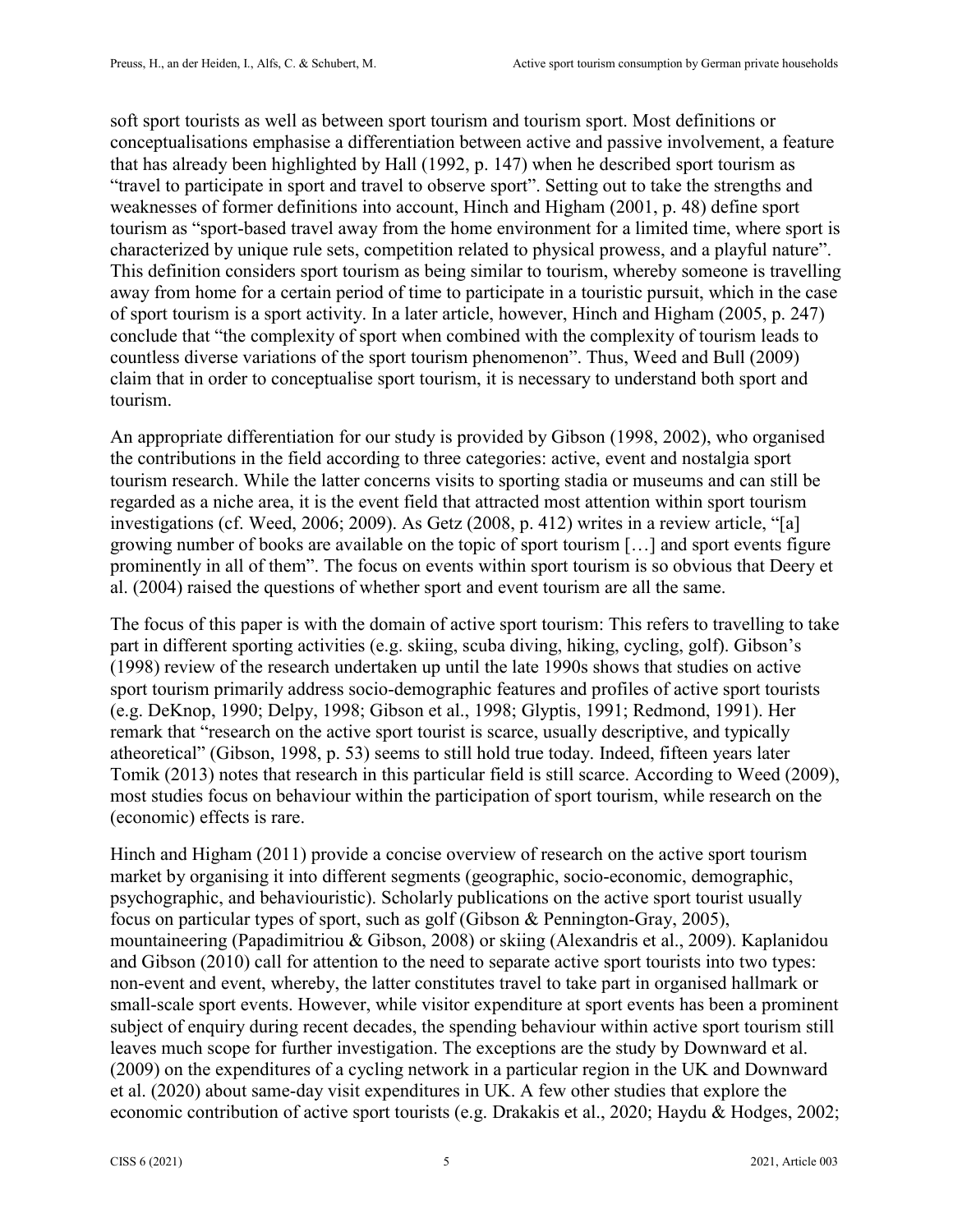Ritchie & Hall, 1999; Shani et al., 2010; Upneja et al., 2001). However, these works only focus on one sport and/or one particular geographic region.

Schwark (2006) reviewed the body of literature on sport tourism in Germany since the 1970s and notes that, both in sport science and in tourism science, the topic has attracted constant attention. It can be assumed that one reason for the low data density is the mentioned conceptual heterogeneity of the field. This is also confirmed in a recent German handbook on sport tourism: Schwark (2016) summarises available surveys on active sport tourism and concludes that, due to conceptual as well as methodical inconsistency in the studies, the quality of data is problematic. Thus, to date, there is a lack of research on the expenses of consumers for active sport holidays at the national level in Germany. Therefore, this paper is the first to present a representative and detailed description of the structure and volume of active sport tourism consumption in Germany, which may provide the basis for future investigations.

# **Methodology and data collection methods**

This paper is based upon data that were collected to determine the economic dimensions of sport consumption of German private households in a research project that was started in 2012 and is ongoing (Ahlert et al, 2019; Preuß et al., 2012). The methods used to assess the expenditures are based on computer-assisted telephone interviewing (CATI), followed by a large-scale Internet survey using computer-assisted web interviewing (CAWI) and subsequent calculations. Our data provide representative information on the sport-related consumption of the German population, based on a total sample of  $n = 19,396$ , from which we isolated the expenditures for active sport tourism. To do so, we adopted a three-step approach:

Step 1: To detect how many people undertake a trip related to sport and physical activities, we identify the number of individuals that are actively participating, plus the type of sport and the frequency at which it is practiced. This first survey was based on CATI, providing data from about 7,031 individuals. This representative sample was important to gather data for the extrapolation of the number of persons practicing a particular sport.

Step 2: A second survey was conducted by using CAWI of  $n = 12,365$  people. Respondents were asked about their active sport-related consumption for trips based on 71 different types of sport and physical activity. The questionnaire was designed as a Web-based application and was administered to the German members of the online panel Research Now©. In this way, we could ensure that we would reach a set minimum number of people for each of the 71 types of sport and physical activity and we surveyed them on their sport tourism expenditures over the 12 months period prior to the survey.

Step 3: In combination of step 1 and 2, a relatively precise calculation of the overall active sport tourism consumption for Germany was possible.

At the beginning of the CAWI questionnaire, respondents had to select their type of sport and physical activity from a list of the 71 previously surveyed activities in the CATI survey. In this way, we ensured that only the sport and physical activities that fit into our definition were evaluated (e.g. walking or gardening were left out). Respondents were then asked the following question about this specific type of sport or physical activity: "Regarding <…> [automatic selection of the type of sport indicated before], how often did you have a sport holiday [*Urlaub* in German] or participated in a training camp away from home during the past 12 months?".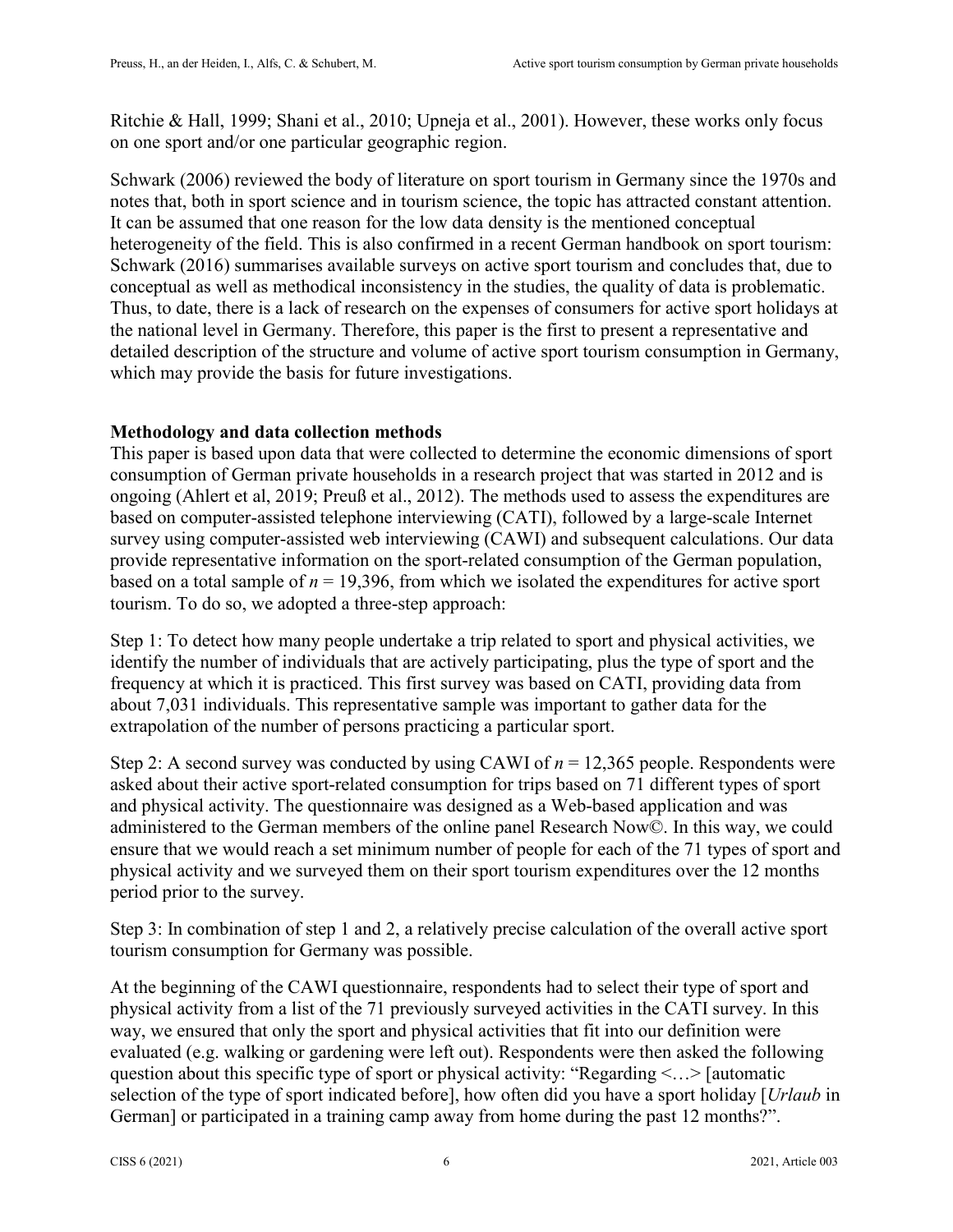In the following, we use the word *trip* for a vacation/holiday dedicated to practicing a sport.

## *Methods used: step 1*

To achieve the maximum possible representative sample of the German population, a total of 45,819 CATIs were conducted, resulting in data from about 5,781 individuals (13% response rate). These included data of  $n = 780$  children under the age of 16 years, which were collected through their parents, for legal reasons. The sample was drawn using the *Rösch Telephone Sample System (RTS)* (Rösch, 2009) which provided a regionally representative spread of registered and non-registered landline phone numbers of German households. Households with only mobile phones have not been included in the survey so as to reduce interview dropouts and to ensure a regional representative sample, although it could be assumed that sporty and active people, above the average, tend to ignore the landline services completely. The effects of this method are still limited with a 10% to 15% estimated share of mobile only households in Germany and a representative share of young one-person-households in the sample (Rösch, 2013). Numbers were initially dialled randomly and participants were sampled from the age of 16 years and upwards, and who were then additionally quoted regarding age, gender, and income. In a last step, the cases of the sample were weighted by representative education and migrant background distributions to ensure representatively collected frequencies of sport activity. It is noteworthy that the number of those people who declined to take part in the survey, due to "having no interest in sport at all"  $(n = 1,250)$ , were considered as not participating in, or following, any form of sport at all and were counted accordingly (resulting in a sample size of  $n =$ 7,031). In this way, we avoided a bias of surveying only those that are participating or interested in sport in general. Counting their sport-related expenses as  $\epsilon$  0 will not fit their real sport-related consumption, but goes along with a conservative study design, in aiming at providing a better estimate of the sport-related consumption. The central aim of step 1 was to detect how many, and at what frequency, people actively participate in the different types of sport and physical activity, including active sport tourism. The frequency of participation in a particular sport is important because the sport-related expenditures, including those for active sport tourism, are influenced by this frequency (Alfs, 2014). Besides this information, socio-demographic and economic data of the respondents were surveyed.

## *Methods used: step 2*

Step 2 aimed at determining the volume as well as the pattern of individual sport-related consumption. By using CAWI, a total of  $n = 10,424$  people in three waves, with around 3,500 each wave, took part in the surveys, which were conducted in August 2010, January 2011 and May 2011. The respondents were reminded that only expenditures that were made in Germany in the last 12 months were relevant. Precisely, snow-related sport were placed in a wave that was closer to the previous winter season and water sport in a wave that was closer to the previous summer season. Table 1 shows the number of data sets of consumers undertaking active sport tourism that were collected in the three waves of the CAWI survey.

| Wave of the survey | Participants $\geq$ Participants $\leq$<br>16 |     | <b>Total</b> |
|--------------------|-----------------------------------------------|-----|--------------|
| 1 (August 2010)    | 340                                           | 131 |              |

*Table 1 Distribution of the collected data sets within the three waves of the CAWI survey*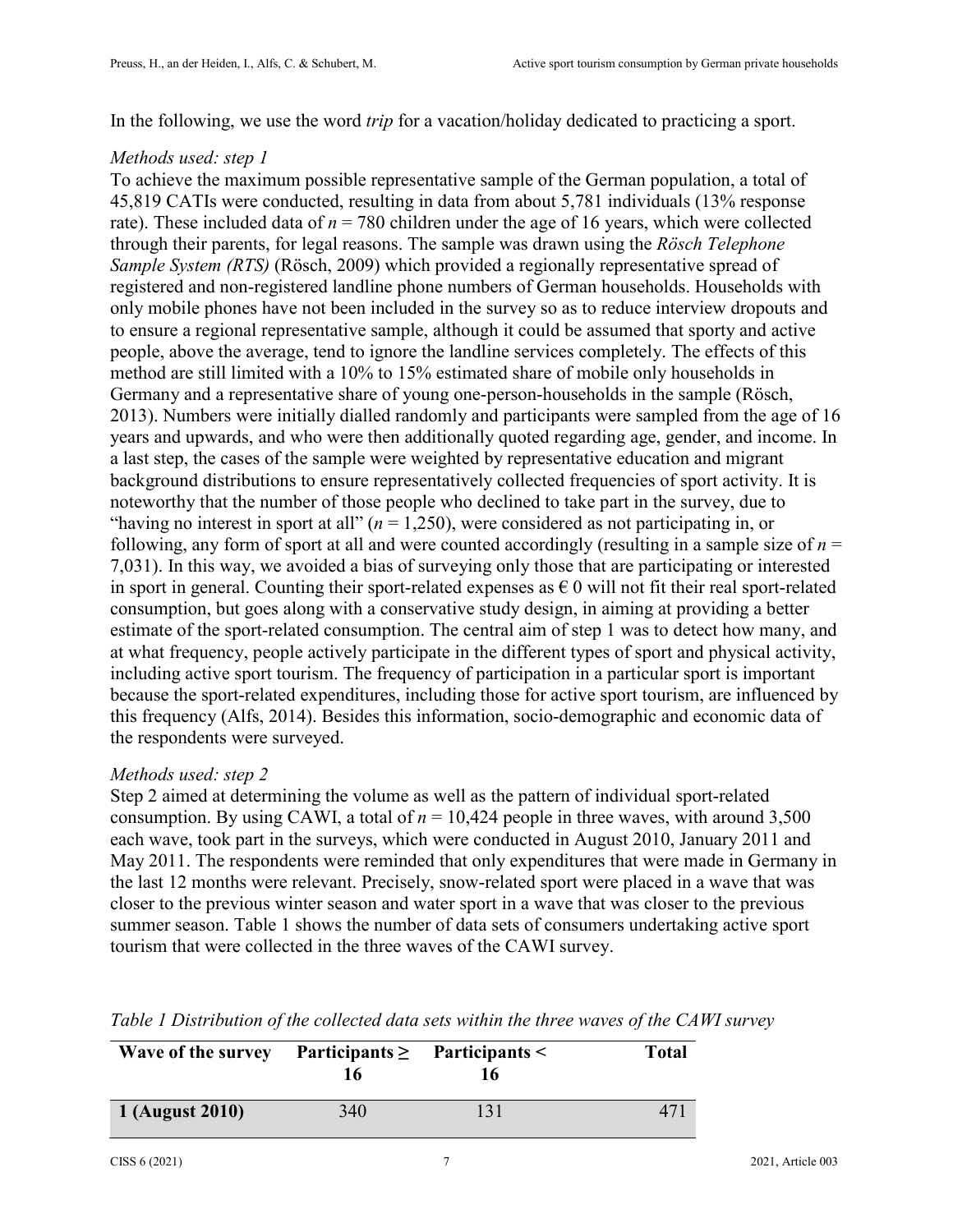| 2 (January 2011) | 411   | 118 | 529   |
|------------------|-------|-----|-------|
| $3$ (May 2011)   | 322   | 111 | 433   |
| <b>Total</b>     | 1,073 | 360 | 1,433 |

If these data are used to calculate the economic dimension of active sport tourism for the German economy, it is important to distinguish whether goods or services were purchased in Germany or abroad (imported). Therefore, we differentiated sport trips within Germany from sport trips abroad, which provides an interesting insight about the destinations visited by German households.

Table 2 illustrates the differentiation between goods or services purchased in Germany or abroad and shows the consumption categories surveyed for each of the two entities. The consumption categories are based on the Vilnius definition of sport consumption (for more information, see SpEA, 2007). The Vilnius definition is a common list of sport-related consumption categories that are derived from the consumption categories of national accounts, as accepted by all European Union member states in 2007, with the purpose of defining sport statistically and in an economically meaningful way. In a comprehensive approach, more than 400 product categories relevant to sport were identified. The activities can be broken down according to the following differentiations of the concept of sport: (1) Statistical definition: corresponds to NACE code 93.1 "Sport activities"; (2) Narrow definition: includes the statistical definition  $+$  all activities which provide inputs to sport, meaning all industries which produce goods that are necessary to perform sport; (3) Broad definition: narrow definition  $+$  activities for which sport is an input, such as television broadcasting, hotels accommodating guests doing sport, etc. The definition was agreed upon in the context of the creation of the Sport Satellite Account (Ahlert et al., 2019), which is an endeavour to, in brief, filter the national accounts for sport-relevant activities so as to extract all sport-related value added. More information can be found in European Commission (2013). Money being spent within Germany, be it for vacations and travel to destinations in Germany or abroad (e.g. plane tickets to go to overseas destinations, booking a hotel at the final destination abroad via a German travel agency in Germany) are counted as directly related to the economic dimension of sport tourism for the German economy. However, all sport-related money spent abroad while on sport-related vacations (e.g. purchasing a lift pass for a skiing resort, kite surfing courses, buying sport shoes and equipment abroad) are not a part of the economic dimension of sport tourism in Germany, as they only stimulated the economy abroad. These data were collected to determine the imports of goods and services into Germany. Thus, we can display a part of the economic importance of German households for foreign destinations and give valuable insights into the amount of sport-related expenditure while travelling, with respect to the Vilnius definition. Expenditures being made in these consumption categories within Germany cannot (for technical reasons) be considered in this analysis, since they count towards general sport-related consumption in Germany and not towards the specific sport tourism-related consumption. From this, it follows that for trips in Germany, with respect to the definition of tourism as well as the Vilnius definition, accommodation and transportation expenses were requested, being the touristic parts of the sport-related consumption. Besides the number of sport trips in 2010 and the destinations, with regards to every trip, it was asked whether it was a package tour (flight, hotel and other services included in a travel package) or a self-organised trip, where expenditures evolved from transportation and accommodation (all services and goods related to the travel are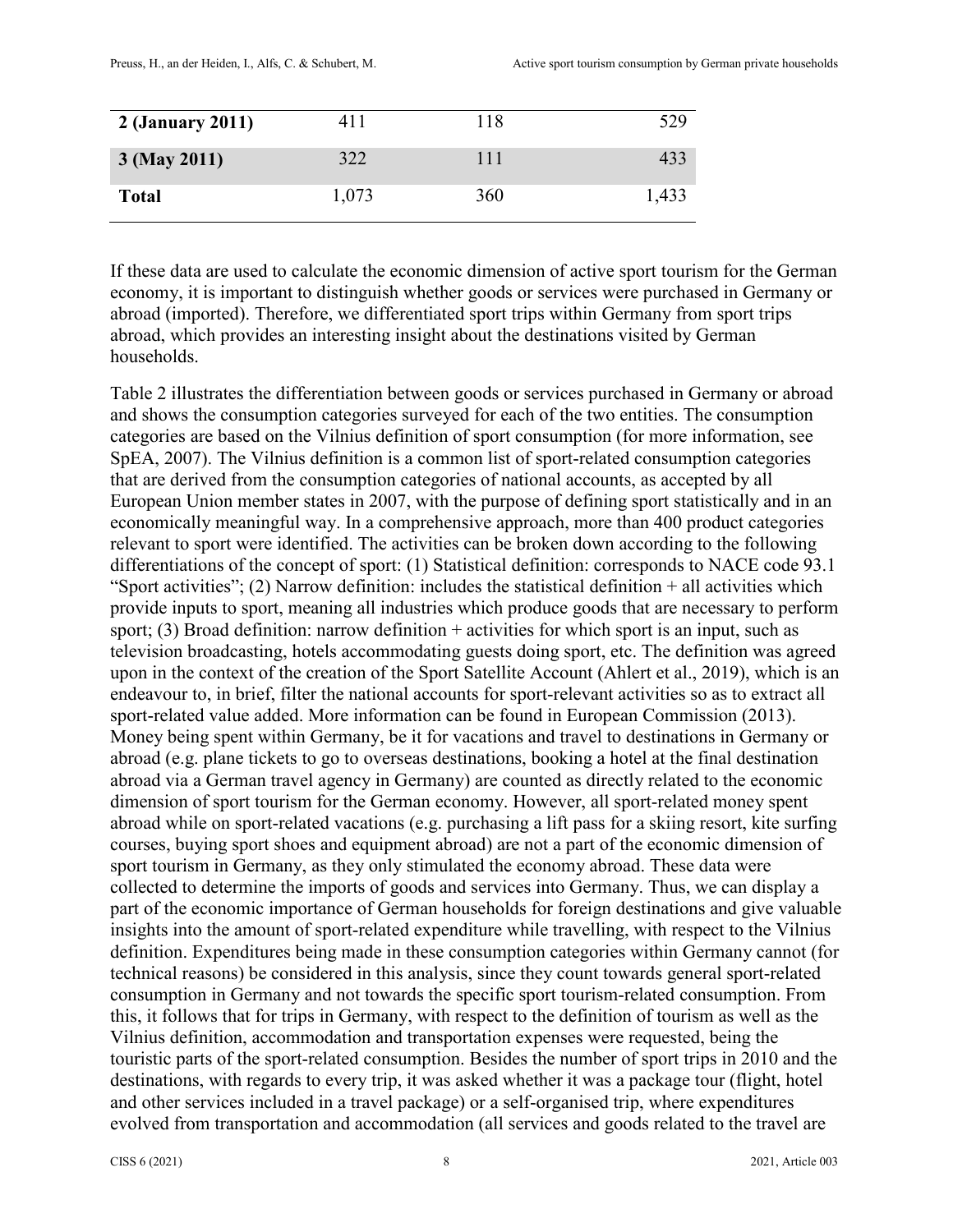bought and paid for separately). This differentiation was only made for participants  $\geq 16$  years of age (see Table 3). The questionnaire was designed to enhance answering and remembrance of the amounts spent by the participants. In Germany, it is very common to book package tours, which do not allow to distinguish between separate items, so that one does not know the costs for accommodation and transportation separately. Additionally, it is an interesting result for travel agencies in order to differentiate between package holidays and individual travel arrangements regarding sport.

| Category                        | <b>Trips in</b><br>Germany | <b>Trips</b><br>abroad | <b>Explanation</b>                                                                                                                                                  |
|---------------------------------|----------------------------|------------------------|---------------------------------------------------------------------------------------------------------------------------------------------------------------------|
|                                 |                            |                        |                                                                                                                                                                     |
| Transportation                  | X                          | X                      | Individual and public transportation including<br>flights, train tickets and travelling by car as a<br>driver                                                       |
| <b>Accommodation</b>            | X                          | X                      | Expenditures for all forms of accommodation at<br>the destination                                                                                                   |
| Sport clothes and<br>shoes      |                            | X                      | Expenditures for clothes and shoes spent during<br>trip                                                                                                             |
| Sport equipment                 |                            | X                      | Expenditures for equipment spent during trip                                                                                                                        |
| <b>Rentals of</b><br>equipment  |                            | X                      | Expenditures for renting skis, diving<br>equipment, surf boards etc.                                                                                                |
| <b>Use of facilities</b>        |                            | X                      | Entrance fees and tickets for participating in<br>sport and physical activities (for example:<br>swimming pools, fitness centres, golf courses,<br>ski areas, etc.) |
| <b>Payments for</b><br>training |                            | X                      | Expenditures for personal training and classes,<br>instructional classes, guides, performance<br>diagnostics, etc.                                                  |

*Table 2 Consumption categories with respect to Vilnius and tourism definitions* 

*Table 3 Data collected regarding active sport tourism* 

|                           | Participants $\geq$<br>16 | Participants $< 16$<br>only for top 20 sports |
|---------------------------|---------------------------|-----------------------------------------------|
|                           | all 71 sports             |                                               |
| <b>Sport trips abroad</b> | X                         | X (not differentiated by country)             |
| Sport trips in<br>Germany | X                         | X (not differentiated by country)             |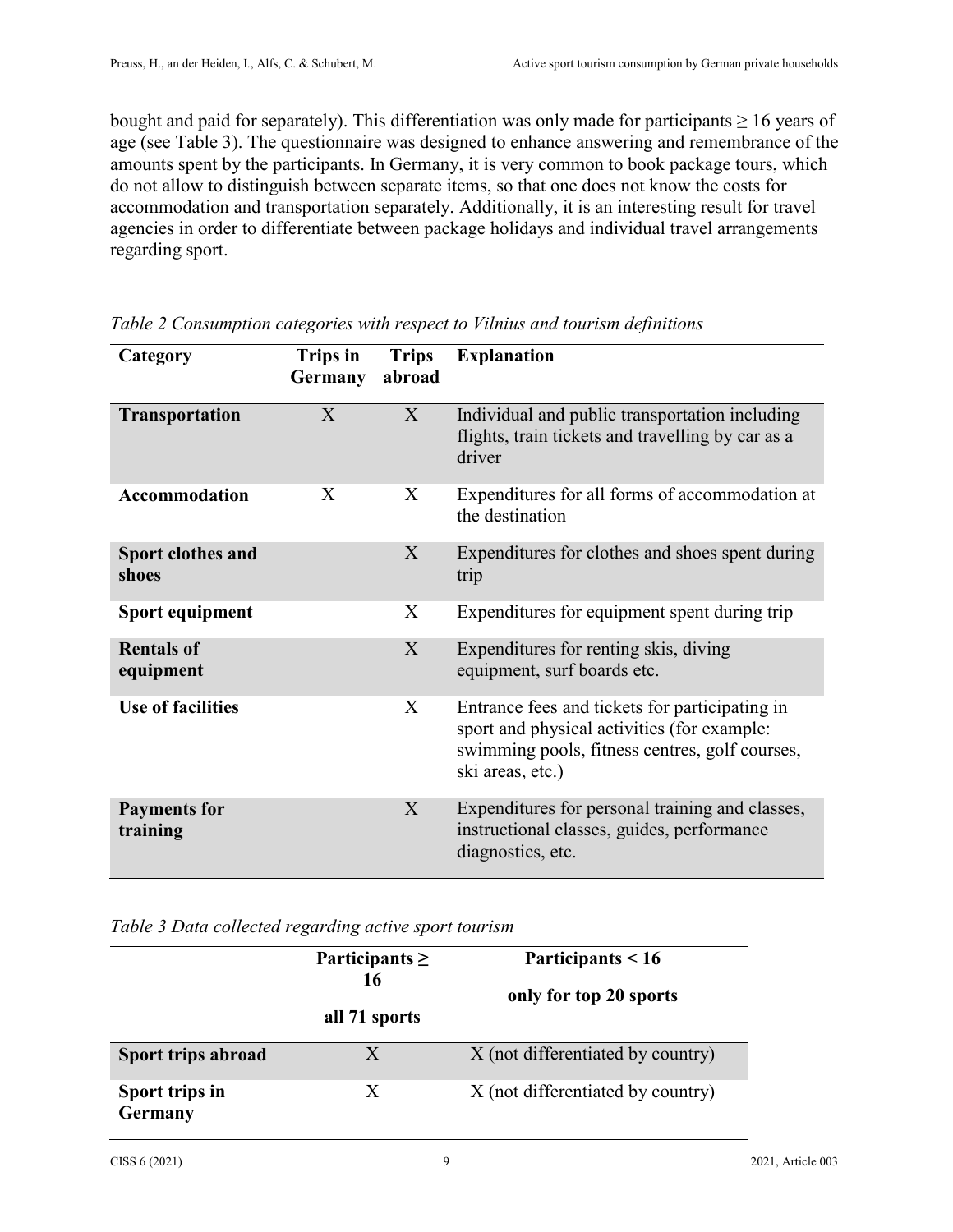| Package tours in<br>Germany |  |
|-----------------------------|--|
| Package tours abroad        |  |

The quality of the self-reported data was tested for retest reliability. Within two weeks after the second wave of the CAWI, exactly the same people were surveyed a second time using exactly the same questionnaire. We tested this by using all types of consumption related to the sport of football. The total sample size for this test was  $n = 232$  (131 football players and 101 football fans). The test indicated that there are no significant changes in 38 expenditure categories between test and retest. Another test was implemented to analyse how the consumption patterns (based on 442 categories) and average expenditures differed between the three waves of the CAWI survey over a total time period of 10 months. By comparing the average expenditures on active football in the first and the last wave using t-tests for paired samples, no significant differences in consumption were detected, besides a slight change in the reported spending on football clothing (T = -2.0;  $p < 0.05$ ) and transportation costs for using public transport (T = -2.2; p < 0.05; Preuß et al., 2012, pp. 74-78). These few differences in the expenditures over the three waves can be seen as an indicator for both the high and robust data quality of this study as well as the consistent spending reporting of the football consumers.

The respondents were recruited by panel provider Research Now©, which is one of the biggest consumer panels in Germany and worldwide. They recruited participants with fit to all defined types of sport in different frequencies of practicing and passively consuming sport from a pool of approximately 200,000 members of the online-access-panel living in Germany. The panel members were invited via email and they received a small monetary incentive for their successful and comprehensible participation.

The main advantages of CAWI surveys are that they are cost-efficient, enable quick fieldwork, and are easy to handle for large samples, providing the opportunity to administer retest reliability tests and allow for a particular quota. This was important, as time constraints do not allow for asking about all consumption data of every sport that an individual will engage in over the year. Additionally, we needed a consumption pattern for all 71 types of sport, even those being practiced only occasionally. Restrictions of representativeness of a panel, even if it is that big, are covered by the study design to match the results of the representative CATI study with the spending surveyed by the panel (see step 3). We individualised our questionnaires to have one for each sport by using an online-tool. Due to the large size of the sample  $(n = 10, 424)$ , even consumers of marginal sports were surveyed with a statistically sufficient number of  $n > 30$ (Bortz & Schuster, 2010) per type of sport.

However, this procedure also resulted in a few disadvantages and limitations: First, the drawn subsample was only from these 200,000 panel members, who are not representative for the German population. We have to assume that their reporting will be valid with respect to expenditure for types of sport that are categorised by frequency. To reduce socio-demographic biases, we weighted the panels' subsamples of each type of sport by the distribution observed for this type in the more representative CATI survey. Second, we had a lower field quality control, probably with a lower response rate (Heerwegh & Loosveldt, 2008) and the relatively complex questions might have been misunderstood, which was not to be controlled as the questionnaire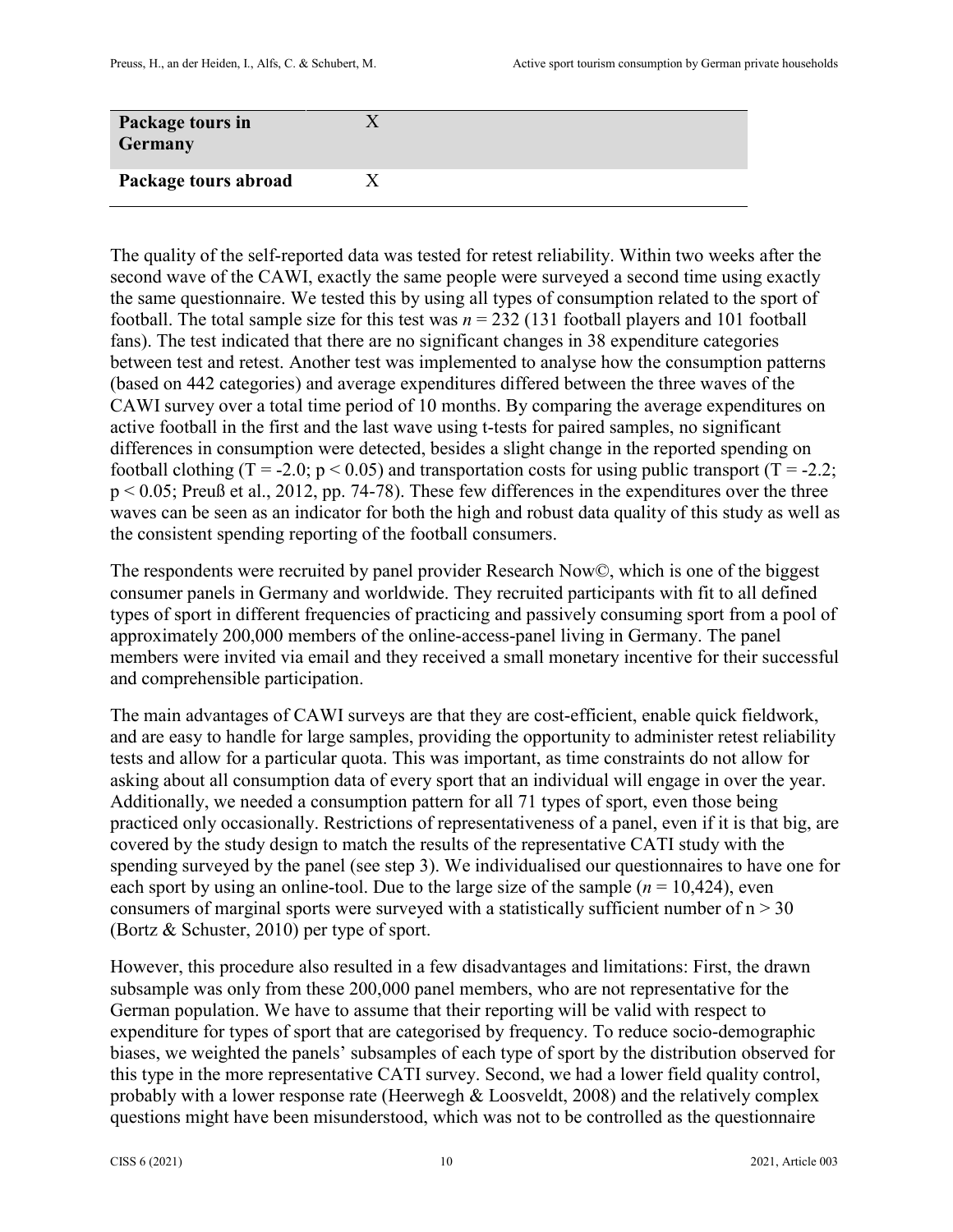employed self-completion (Hansen & Pedersen, 2012). Therefore, extended plausibility checks were run on a case-by-case basis to clear up ambiguous specifications that might have been misunderstood (e.g. double/overlapping data regarding transport to training and for trips).

## *Methods used: step 3*

In this step, we multiplied the number of persons undertaking a particular type of sport or physical activity (step 1) with the active sport tourism consumption pattern (step 2). The data generated by the CAWI survey had to be adjusted to the results of the representative CATI survey for the following reason: To calculate the overall active sport tourism expenditures of the German private households, the different consumption patterns calculated in the CAWI survey had to be multiplied by the number of people fitting these consumption patterns. This was performed in the dimensions age (< 16 and  $\geq$  16 years) and frequency (> 1x/week; > 1x/month; > 1x/year; < 1x/year) for active participation in a type of sport, because we hypothesised from our findings that the frequency of undertaking a sport has a relevant impact on the number of active sport trips. A limitation for the group < 16 years is that we collected data only on sport trips from the types of sport that are practiced most often by that group (top 20). Additionally, we did not differentiate between the destinations (i.e. countries) where the trip was made to, which reduces the quality of data regarding information on imports. However, it is acknowledged that sport during sport vacations may be different from those practiced most often by this group in regular life.

The initial purpose of the collected data was to determine the consumption of sport by German households with respect to the German economy. Therefore, data on consumption of German households abroad were collected in greater detail. It is important to distinguish whether ski equipment was bought during a trip outside Germany (that is, an import) or whether someone bought their ski equipment in Germany: In the latter case, it is irrelevant for the economic effect whether that equipment is used for active sport tourism in Germany or for daily training, for example, by someone living close to a ski resort (which would not be counted as tourism). Thus, we can determine the spending abroad (see Table 2) in greater detail than the consumption of those making a domestic trip.

It is also noteworthy that our results underestimate the economic importance of sport tourism for Germany because we investigated only private household consumption within the country. This means, all expenditures of foreigners undertaking active sport tourism in Germany are not considered, which might be quite high due to famous ski and sailing resorts in the country. In other words, we did not collect data on active sport tourism exports. Therefore, our data can only be used to provide information on the overall economic importance of active sport tourism undertaken by German households, but not to determine the importance of active sport tourism for a particular territory or for Germany as a whole.

## **Results and discussion**

Considering all 71 types of sport, members of German households  $\geq 16$  years went on approximately 28 million trips in 2010 (there is no information on how many members of a household travel together as individuals were surveyed). With respect to a population of 80 million people, this is an extremely high number of instances of sport-related travel. Germans went on at least 113 million trips in Germany alone in 2010 (Deutscher Tourismusverband, 2011). On average, Germans spent  $\epsilon$  460 for each sport-related trip. Thus, German households have spent around  $\in$  12.8 bn in 2010.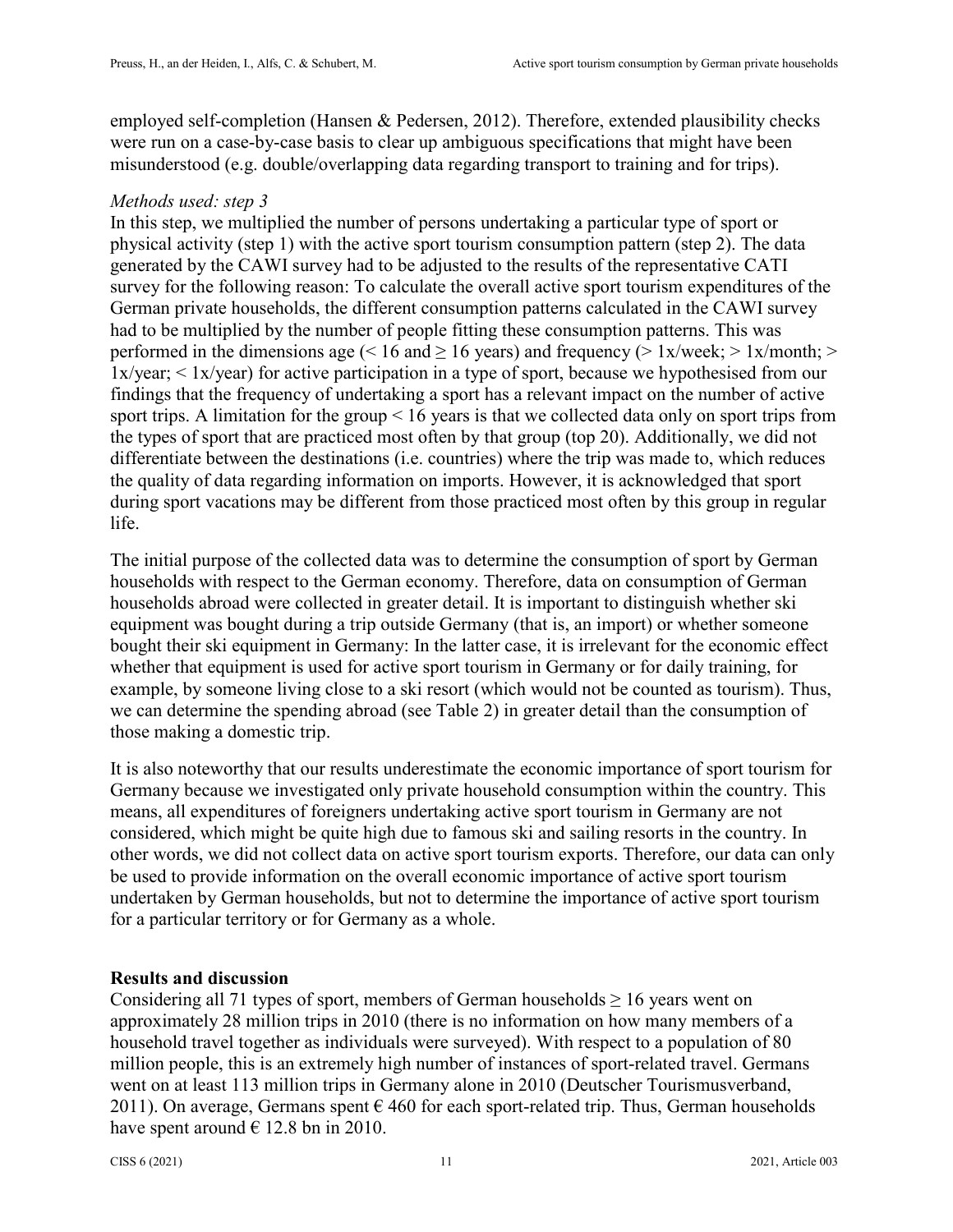When differentiated by destination, 16 million active sport trips (approx. 15% of all touristic trips) were made in Germany with an average spending of  $\epsilon$  370 per trip. This is nearly exactly the average cost for transport and accommodation of all touristic trips and thus an external validation of our data ( $\epsilon$  375, Deutscher Tourismusverband, 2011). Those travelling abroad add up to 12 million trips, with an average cost of  $\epsilon$  580 per trip. Of the active sport tourism trips in Germany, 25% were package tours. Households spent  $\epsilon$  340 per package tour trip per person, and € 380 per individually booked trip (75%). Concerning the trips abroad,  $∈$  700 was spent per trip when participating in a package tour (29%), while  $\epsilon$  530 was spent per individual trip (71%). Package tours are often more expensive because they often include guidance (e.g. sport guides, instructors), extra trips, insurance, transfer and boarding, etc.

In Germany, as well as abroad, about 72% of Germans booked individual trips that were related to a sport vacation. Many individuals undertake more than one active sport trip per year. While only 38% of all CAWI participants report trips for the one questioned type of sport, they report 2.2 trips on average in 2010. With respect to the representative CATI sample, this number of trips can even be higher by a combination of types of sport of the persons (e.g. skiing and hiking).

Table 4 displays the data diverted into the top twenty types of sport and by individual average expenditures. It is noteworthy that the trips in the tables include trips to training camps, which can be seen as completely different types of active sport tourism to vacation-oriented trips (i.e. volleyball-camp vs. hiking holiday).

| No.                     | <b>Type of</b><br>sport                    | Overall<br>expenditures<br>German<br>households<br>in million $\epsilon$ | Average<br>expenditure/<br>trip<br>in $\epsilon$<br>(standard<br>deviation) | <b>Number</b><br>of trips in<br>million |    | <b>Share of</b><br>Package<br><b>Tours</b><br>in $\%$ |
|-------------------------|--------------------------------------------|--------------------------------------------------------------------------|-----------------------------------------------------------------------------|-----------------------------------------|----|-------------------------------------------------------|
| $\mathbf{1}$            | Skiing<br>(alpine and<br>cross<br>country) | 3,401                                                                    | 482 (437)                                                                   | 7.06                                    | 67 | 20                                                    |
| $\overline{2}$          | Scuba diving                               | 2,196                                                                    | 1,048 (2,326)                                                               | 2.09                                    | 58 | 32                                                    |
| $\overline{\mathbf{3}}$ | Snowboard                                  | 1,651                                                                    | 589 (2,346)                                                                 | 2.80                                    | 51 | 36                                                    |
| $\overline{\mathbf{4}}$ | Mountaineeri<br>ng                         | 1,133                                                                    | 498 (574)                                                                   | 2.27                                    | 30 | 12                                                    |
| 5                       | Hiking                                     | 1,015                                                                    | 558 (557)                                                                   | 1.82                                    | 30 | 28                                                    |
| 6                       | Cycling                                    | 612                                                                      | 358 (303)                                                                   | 1.71                                    | 16 | 26                                                    |
| $\overline{7}$          | Golf                                       | 421                                                                      | 673(1,104)                                                                  | 0.63                                    | 40 | 48                                                    |
| 8                       | Sailing                                    | 348                                                                      | 538 (804)                                                                   | 0.65                                    | 60 | 19                                                    |

*Table 2 Top 20 sports by overall spending*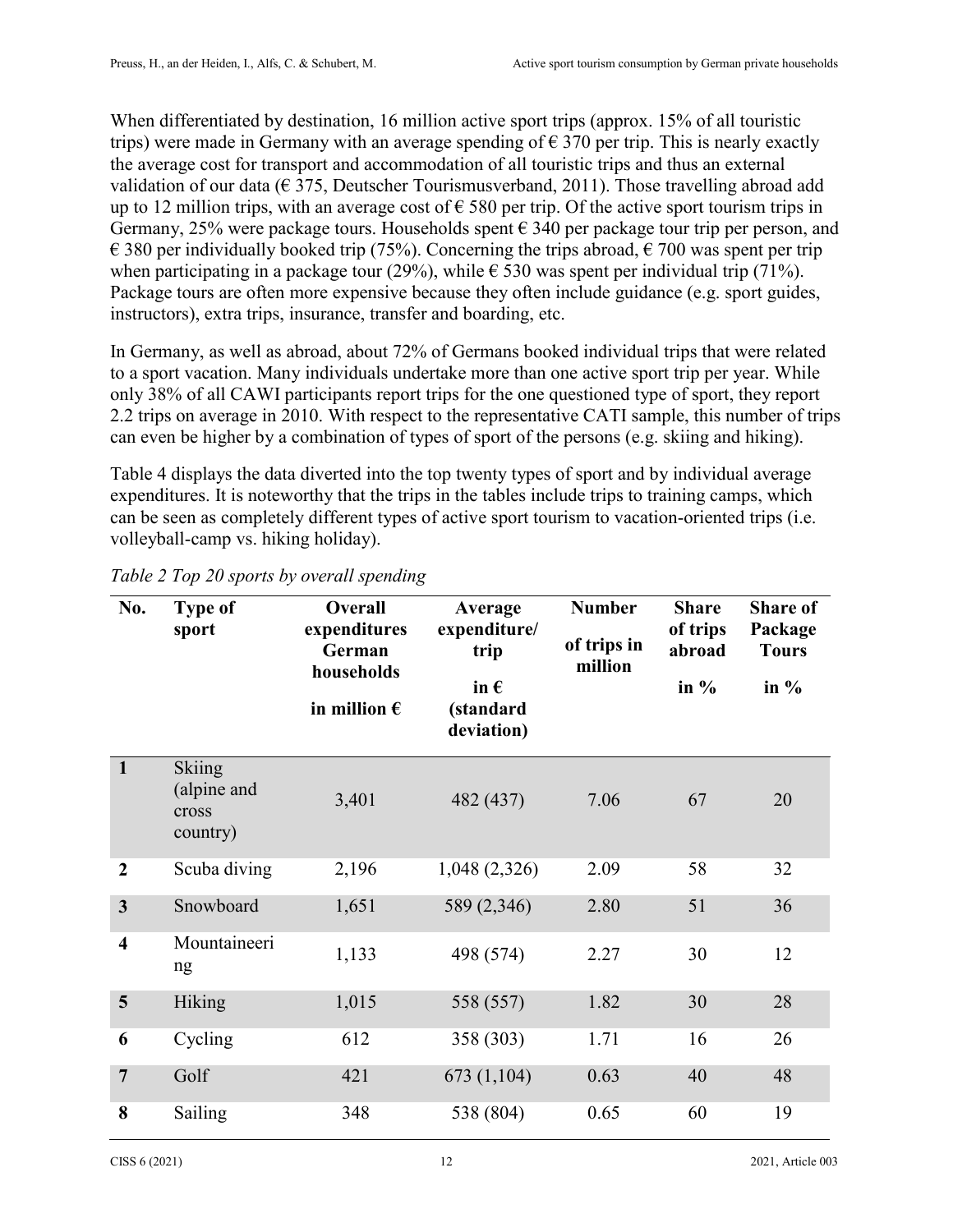| 9  | Surfing           | 324 | 568 (1,164) | 0.57 | 53             | 23               |
|----|-------------------|-----|-------------|------|----------------|------------------|
| 10 | Swimming          | 241 | 469 (513)   | 0.51 | 27             | 27               |
| 11 | Football          | 237 | 187 (334)   | 1.26 | 16             | 43               |
| 12 | Nordic<br>Walking | 147 | 151 (182)   | 0.97 | 62             | $\boldsymbol{0}$ |
| 13 | Volleyball        | 89  | 298 (523)   | 0.32 | 14             | 36               |
| 14 | Equestrian        | 80  | 278 (350)   | 0.15 | 25             | 28               |
| 15 | Bowling           | 62  | 535 (187)   | 0.31 | $\mathbf{1}$   | 6                |
| 16 | Motorsport        | 60  | 202 (743)   | 0.19 | $\tau$         | 34               |
| 17 | Tennis            | 50  | 320 (446)   | 0.06 | $\overline{0}$ | 73               |
| 18 | Running           | 48  | 890 (426)   | 0.13 | 33             | 31               |
| 19 | Gymnastics        | 46  | 369(85)     | 0.12 | 87             | 11               |
| 20 | Climbing          | 45  | 390 (267)   | 0.20 | 53             | 54               |

It can be seen that in active sport tourism the expenditures vary greatly between the different types of sport. That is not surprising following Newland and Aicher (2018). It is also obvious that there is also diversity concerning the share of package tours and trips abroad. Here we can see great differences which are obviously based on the availability of package tours. Tennis, climbing and golf are much more often organised as package tours in comparison to Nordic Walking or mountaineering. The list is largely dominated by individual sports, and in fact no team sport ranks among the top ten. This result is similar to other studies that have investigated sport expenditure in Germany (e.g. Wicker et al., 2010) and therefore another external validation. Skiing is the sport with the highest overall expenditure for sport trips, which is, however, mainly due to the huge number of trips as compared to all other sports. In fact, skiing is only just among the top ten types of sport by individual average expenditures for trips. That list is topped by scuba diving, followed by running and golf. This finding is in line with previous research on active sport tourism for these types of sport in other geographical contexts, which have demonstrated that active scuba diving (e.g. Ditton et al., 2002; Roncin et al., 2008) and golf (e.g. Hennessey et al., 2008; Shani et al., 2010) tourists tend to be in the high-spending category. For the group of participants < 16 years of age, expenditures related to sport trips amount to almost  $\epsilon$  600 million. These can be split into  $\epsilon$  290 million for active sport tourism and  $\epsilon$  310 million for training camps and sport holiday camps.

Tables 5 and 6 show the top ten types of sport and the respective number of trips in year 2010 for domestic and international trips, respectively. With a few exceptions, both lists feature the same types of sport, yet in a slightly different order. Alpine sport (skiing, snowboarding, and mountaineering) are among the most popular sports for both domestic and international sport tourism. The table also shows that several sports are connected to active sport tourism (skiing,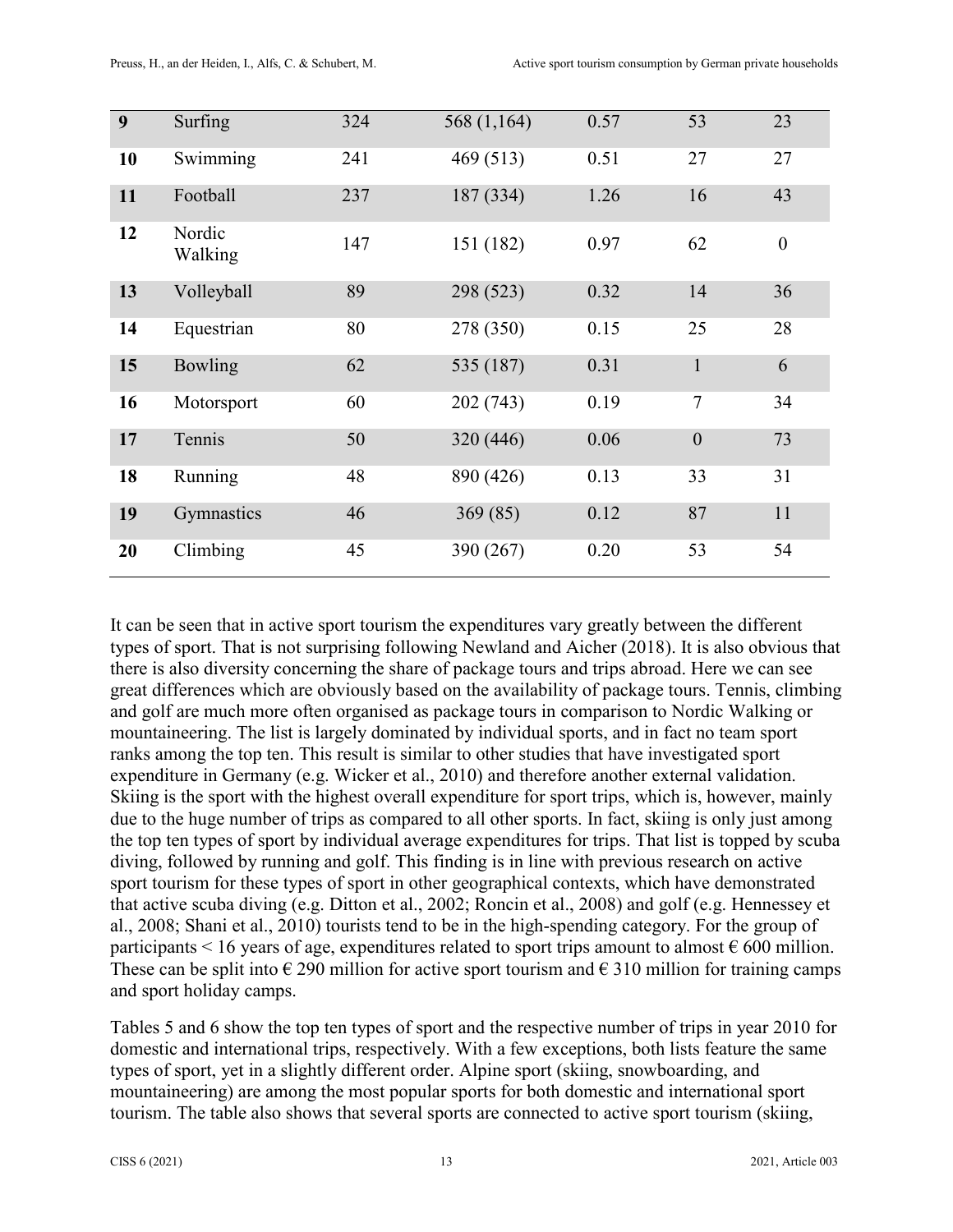snowboarding, scuba diving) while others are, rather, outdoor activities that are undertaken during a trip (swimming, biking). However, biking for example is practiced by many members of German households (column 4) and therefore the total number of those undertaking a biking trip is high (column 2), while their share is low (column 3).

|                         | No. Type of sport | <b>Number</b><br><sub>of</sub><br>domestic<br>trips<br>in million | Average<br>number of<br>active<br>participants<br>doing a trip<br>in $%$ | Number of<br>active<br>participants<br>in million | <b>Total money</b><br>being spent<br>in $\epsilon$ million | Average<br>costs per<br>trip<br>in $\epsilon$ |
|-------------------------|-------------------|-------------------------------------------------------------------|--------------------------------------------------------------------------|---------------------------------------------------|------------------------------------------------------------|-----------------------------------------------|
| $\mathbf{1}$            | Skiing            | 2.30                                                              | 24                                                                       | 9.40                                              | 974                                                        | 424                                           |
| $\boldsymbol{2}$        | Mountaineering    | 1.59                                                              | 43                                                                       | 3.67                                              | 598                                                        | 375                                           |
| $\overline{\mathbf{3}}$ | <b>Biking</b>     | 1.45                                                              | 11                                                                       | 13.26                                             | 456                                                        | 316                                           |
| $\overline{\mathbf{4}}$ | Snowboarding      | 1.38                                                              | 70                                                                       | 1.98                                              | 800                                                        | 579                                           |
| 5                       | Hiking            | 1.27                                                              | 32                                                                       | 3.99                                              | 673                                                        | 530                                           |
| 6                       | Football          | 1.06                                                              | 20                                                                       | 5.38                                              | 208                                                        | 196                                           |
| $\overline{7}$          | Scuba diving      | 0.88                                                              | 57                                                                       | 1.54                                              | 866                                                        | 985                                           |
| 8                       | Swimming          | 0.37                                                              | $\overline{4}$                                                           | 9.07                                              | 122                                                        | 326                                           |
| 9                       | Golf              | 0.37                                                              | 38                                                                       | 0.97                                              | 125                                                        | 334                                           |
| 10                      | Bowling           | 0.30                                                              | 39                                                                       | 0.78                                              | 61                                                         | 201                                           |

*Table 5 Domestic sport tourism – top ten sports in 2010* 

*Table 6 International sport tourism – top ten sports in 2010* 

|   | No. Type of sport | <b>Number</b><br>of foreign<br>trips in<br>million | Average<br>number of<br>active<br>participants<br>doing a trip in<br>$\frac{6}{9}$ | Number of<br>active<br>participan<br>ts in<br>million | <b>Total money</b><br>being spent (in<br>$\epsilon$ million) | Average<br>costs per<br>trip in $\epsilon$ |
|---|-------------------|----------------------------------------------------|------------------------------------------------------------------------------------|-------------------------------------------------------|--------------------------------------------------------------|--------------------------------------------|
|   | Skiing            | 4.77                                               | 51                                                                                 | 9.40                                                  | 2,428,                                                       | 509                                        |
| 2 | Snowboarding      | 1.42                                               | 72                                                                                 | 1.98                                                  | 851                                                          | 599                                        |
| 3 | Scuba diving      | 1.22                                               | 79                                                                                 | 1.54                                                  | 1,330                                                        | 1,094                                      |
| 4 | Mountaineering    | 0.68                                               | 18                                                                                 | 3.67                                                  | 535                                                          | 789                                        |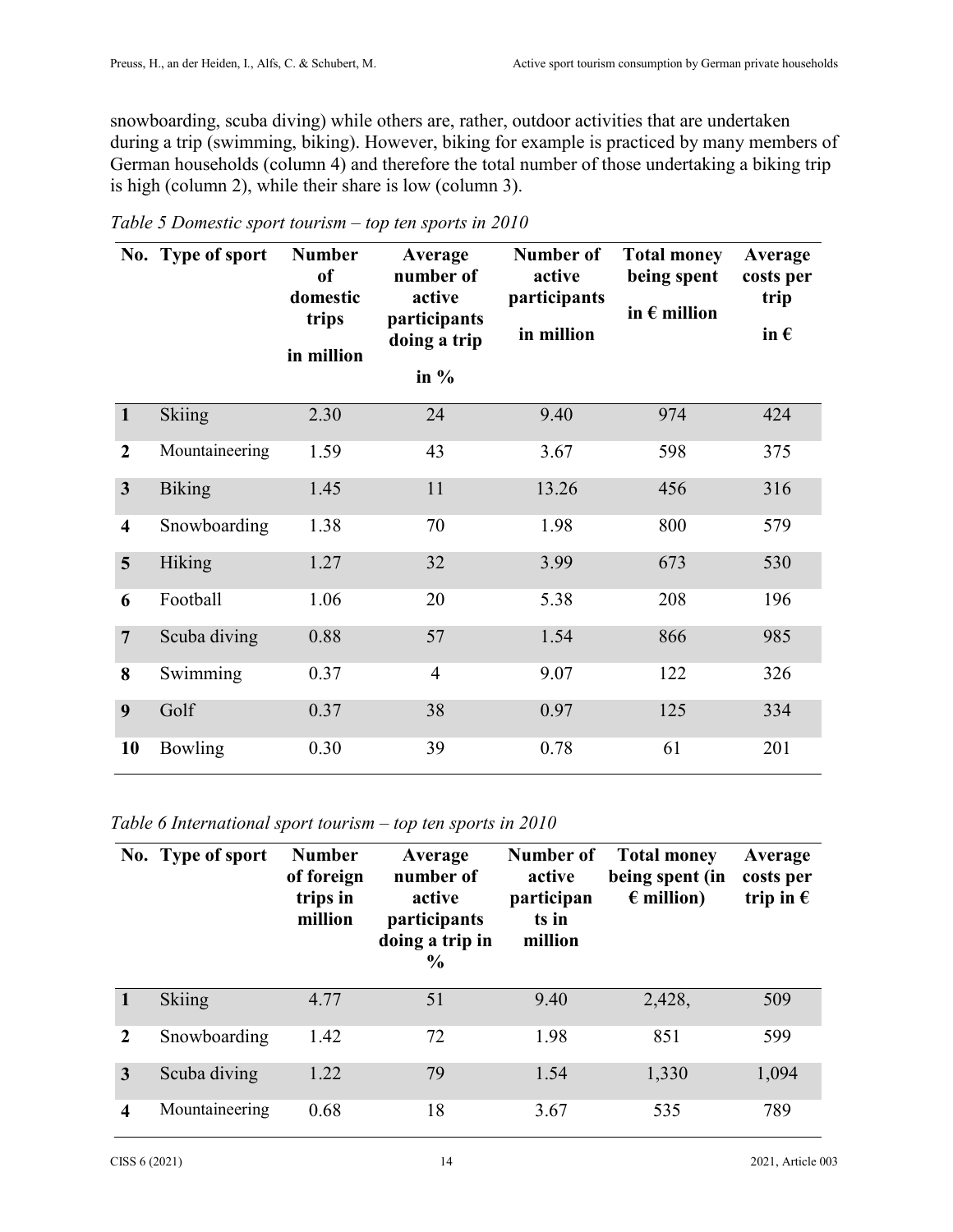| 5  | Hiking        | 0.55 | 14             | 3.99  | 341 | 624   |
|----|---------------|------|----------------|-------|-----|-------|
| 6  | Sailing       | 0.38 | 28             | 1.36  | 277 | 720   |
| 7  | Surfing       | 0.30 | 38             | 0.80  | 216 | 720   |
| 8  | <b>Biking</b> | 0.27 | $\overline{2}$ | 13.26 | 156 | 588   |
| 9  | Golf          | 0.25 | 26             | 0.97  | 296 | 1,175 |
| 10 | Football      | 0.21 | 4              | 5.38  | 29  | 140   |

In Table 7 we display the expenses for certain goods purchased on international trips because data are available for those only. The data originally collected to conduct the Satellite Account Sport for Germany needed to identify imports which are goods purchased abroad and not in Germany. Table 7 shows that  $\epsilon$  4.4 bn was spent on goods and services abroad. This does not include the costs for the trip, accommodation and food. Therefore, the  $\epsilon$  4.4 bn reflect only a part of the monetary streams from German households to other countries (imports). Overall, we note that in relation to the costs for the trips abroad, sport activity-related expenditures sum up to 63% of the touristic costs.

| Category of expenditure         | Overall expenditures abroad (in $\epsilon$<br>million) |
|---------------------------------|--------------------------------------------------------|
| Access to and use of facilities | 1,417                                                  |
| Sport clothes and shoes         | 992                                                    |
| <b>Rentals of equipment</b>     | 806                                                    |
| <b>Payments for training</b>    | 669                                                    |
| <b>Payments for equipment</b>   | 514                                                    |
| <b>Total</b>                    | 4,399                                                  |

| Table 7 Expenditures abroad during sport trips (imports) in the year 2010 |  |  |  |
|---------------------------------------------------------------------------|--|--|--|
|                                                                           |  |  |  |

Finally, we evaluated the destinations visited by German households for active sport tourism. Table 8 lists the most popular destinations for international active sport tourism. It shows that more than half (56%) of all sport-related international trips are made to countries neighbouring with Germany, while another 27% are made to destinations within Europe. Austria tops the list by far with 24%, being a prime destination for winter sport and outdoor activities in mountainous regions. These numbers correspond well with the recent results of the Satellite Account Sport for Austria (cf. SpEA, 2019) and can therefore also be seen as external validation of our data set: sport accounts for 4.12% of GDP in Austria, making the country number one among all EU-28 countries. Also, in terms of employment effects Austria is clearly ahead of Germany (4.6%) and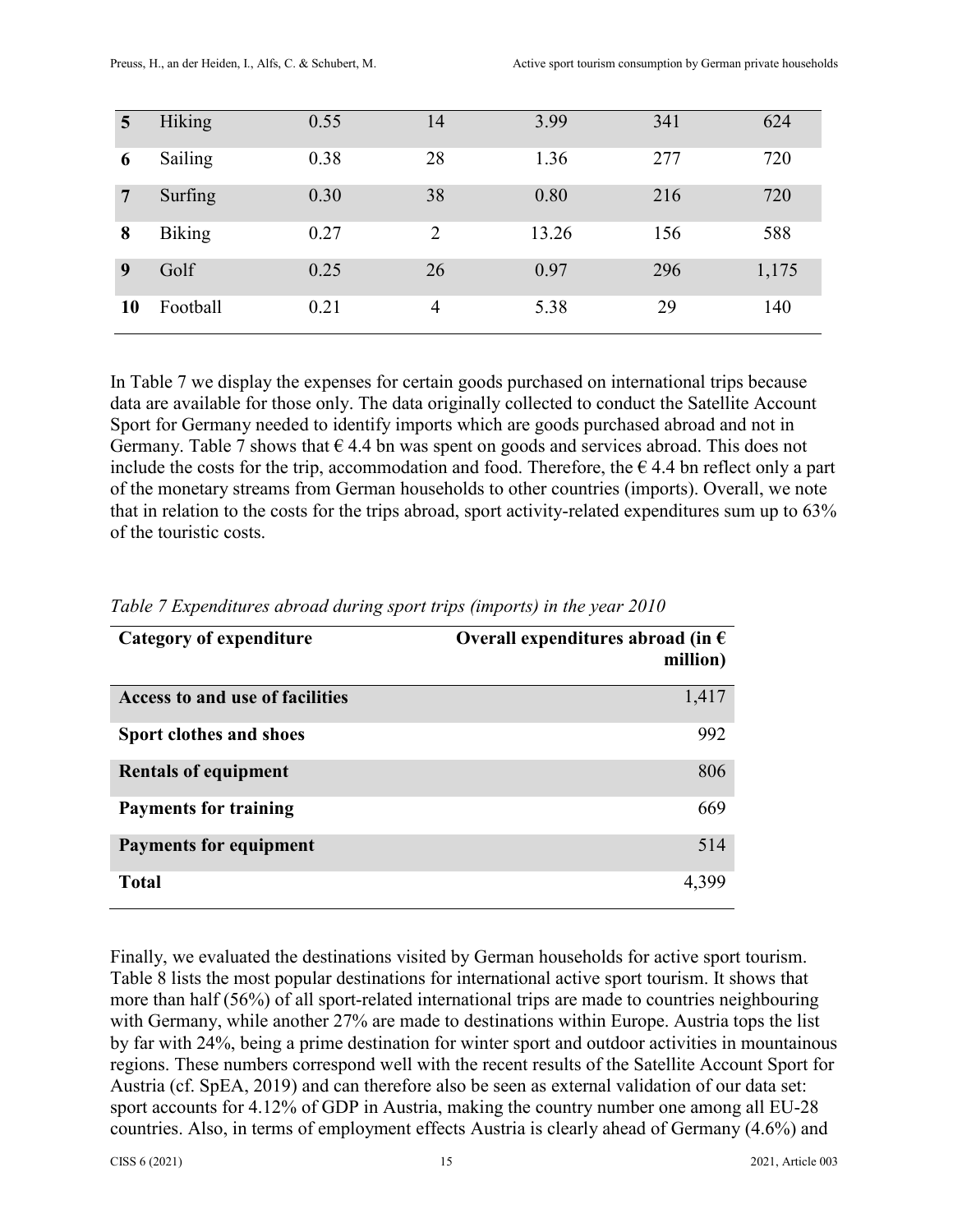the UK (3.8%) with a direct share of 5.6%. According to the study, these high numbers are largely due to the high importance of sport tourism in Austria: 58% of all overnight stays can be classified as sport-relevant. Besides Austria, Spain and Italy are also among the top destinations for active sport tourism. This corresponds to data on general tourism, as all three countries are also among the top five holiday destinations for Germans in general (Statista, 2017).

|                         | No. Country of<br>destination | <b>Relative share of total</b><br>international trips in<br>$\frac{0}{0}$ | Absolute number (in<br>thousands) |
|-------------------------|-------------------------------|---------------------------------------------------------------------------|-----------------------------------|
| $\mathbf{1}$            | Austria                       | 24                                                                        | 1,763                             |
| $\overline{2}$          | Netherlands                   | 10                                                                        | 780                               |
| $\mathbf{3}$            | Spain                         | 10                                                                        | 763                               |
| $\overline{\mathbf{4}}$ | Italy                         | 10                                                                        | 729                               |
| $\overline{\mathbf{5}}$ | Egypt                         | 6                                                                         | 475                               |
| 6                       | France                        | 5                                                                         | 390                               |
| $\overline{7}$          | Switzerland                   | 5                                                                         | 390                               |
| 8                       | Czech Republic                | $\overline{4}$                                                            | 322                               |
| 9                       | Turkey                        | $\overline{4}$                                                            | 305                               |
| 10                      | Denmark                       | $\overline{4}$                                                            | 271                               |
| 11                      | <b>USA</b>                    | $\overline{4}$                                                            | 271                               |
| 12                      | Other                         | 3                                                                         | 254                               |
| 13                      | Croatia                       | $\overline{3}$                                                            | 220                               |
| 14                      | Poland                        | $\overline{2}$                                                            | 170                               |
| 15                      | Belgium                       | $\overline{2}$                                                            | 153                               |

*Table 8 Most popular destinations for international sport tourism* 

#### **Conclusion and implications**

This study is the first to assess active sport tourism of German households within a holistic perspective, based on a very broad and statistically sound sample. To effect this, we extracted the data regarding active sport tourism from the core data set that was collected to construct the Satellite Account Sport for Germany, including a uniquely extensive selection of types of sport (Ahlert et al., 2019). The data revealed that active sport tourism is most often undertaken within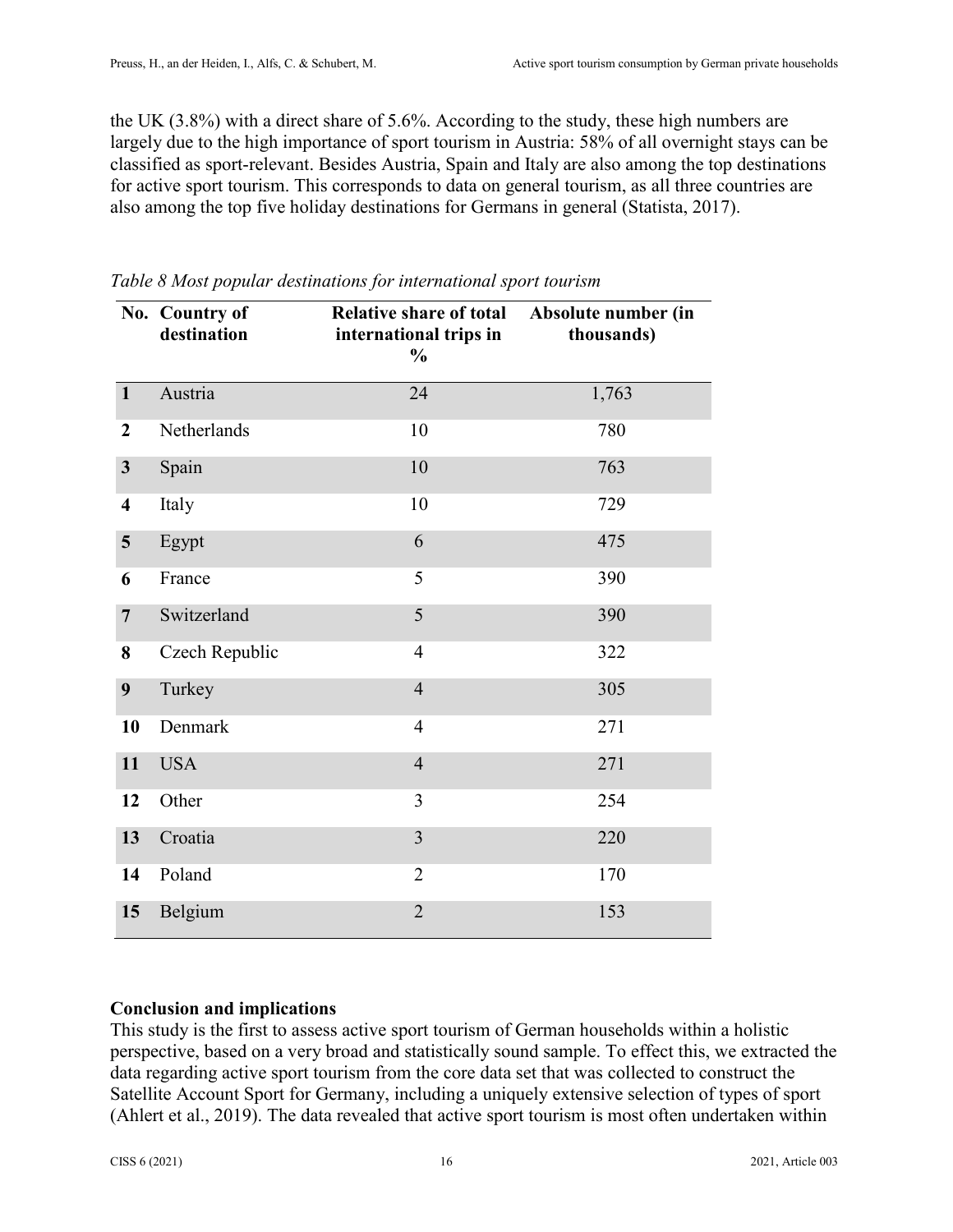Germany. When going abroad, Austria is the favourite sport destination for German households. This is certainly based on the outdoor sport opportunities that Austria offers. Newland and Aicher (2018) elaborate further that the type of sport has an effect of the destination visited. An implication for other countries that are trying to attract active sport tourists could be to offer sport activities and sport facilities related to the sports that are most often engaged in by German households. However, the destinations of Austria, Netherlands, Spain and Italy alone gather more than 50% of all international trips undertaken by German households.

Our results show that the number of active sport trips is driven by the type of sport. Several sports need specific outdoor locations, some of which can only be practiced during vacation periods (e.g. skiing). Other sports, especially team sports, have specific training requirements concerning their camps, which can be seen in a different consumption pattern. Finally, the number of those people undertaking a trip also varies, based on the overall number of persons that practice a particular type of sport. For example, biking or swimming have become important sports only due to the large overall number of German households undertaking them.

Most active sport trips were in skiing, which provides the largest sport industry. The overall expenditures for skiing were higher for trips abroad, which can be explained by the higher costs for transportation and a longer duration of the trip on average. Even though we did not include sport equipment and apparel in our calculation, the economic potential of persons that undertake skiing may also have an effect on their consumption. However, it is not skiing but scuba diving, golf and running that proved to be the most expensive sports per trip. One possible explanation for the results of running could be that this group most probably travels to huge city marathons and, thereby, spending large sums of money for those city trips (see also Newland & Aicher, 2018).

Besides their expenditures for transportation, food and beverages, and accommodation, German households spent another  $\epsilon$  4.4 bn on sport goods and services when undertaking an international trip. Thus, German households contribute to the economies of many other nations. When we add up the top 10 sports undertaken at international destinations, German households spend  $\epsilon$  6.46 bn on their trips. Altogether, the volume of trips, goods and services purchased abroad costs more than  $\epsilon$  11 bn per year. However, this amount does not represent the imports effected by German households due to sport-related trips abroad, because the expenditures for transport, accommodation and food and beverages remain, to a large extent, within the German economy.

Our results have implications both for research and practice. The German case can be used as a reference for research in other countries with regards to sport type-specific expenditures and numbers of trips. Implications from our case study are determined by those researchers who are using our findings. Since we have used the Vilnius definition of sport, all other countries in the European Union that also conducted a Satellite Account Sport (e.g. Portugal, 2016; Austria, 2016; UK, 2018) can undertake the same research, which can end in a very interesting comparative study. That would show how much exchange the nations have concerning their households undertaking active sport tourism. Additionally, this can partly fill the gap in knowledge concerning foreign tourists' consumption in the nations.

It is also straightforward to derive management implications based on our results. First, both vacation-oriented sport trips and training camps fit the tourism definition of a stay with at least one overnight stay, and both go together with relevant expenditures. However, they refer to completely different demands of sportspeople and challenges for the travel industry. Second, as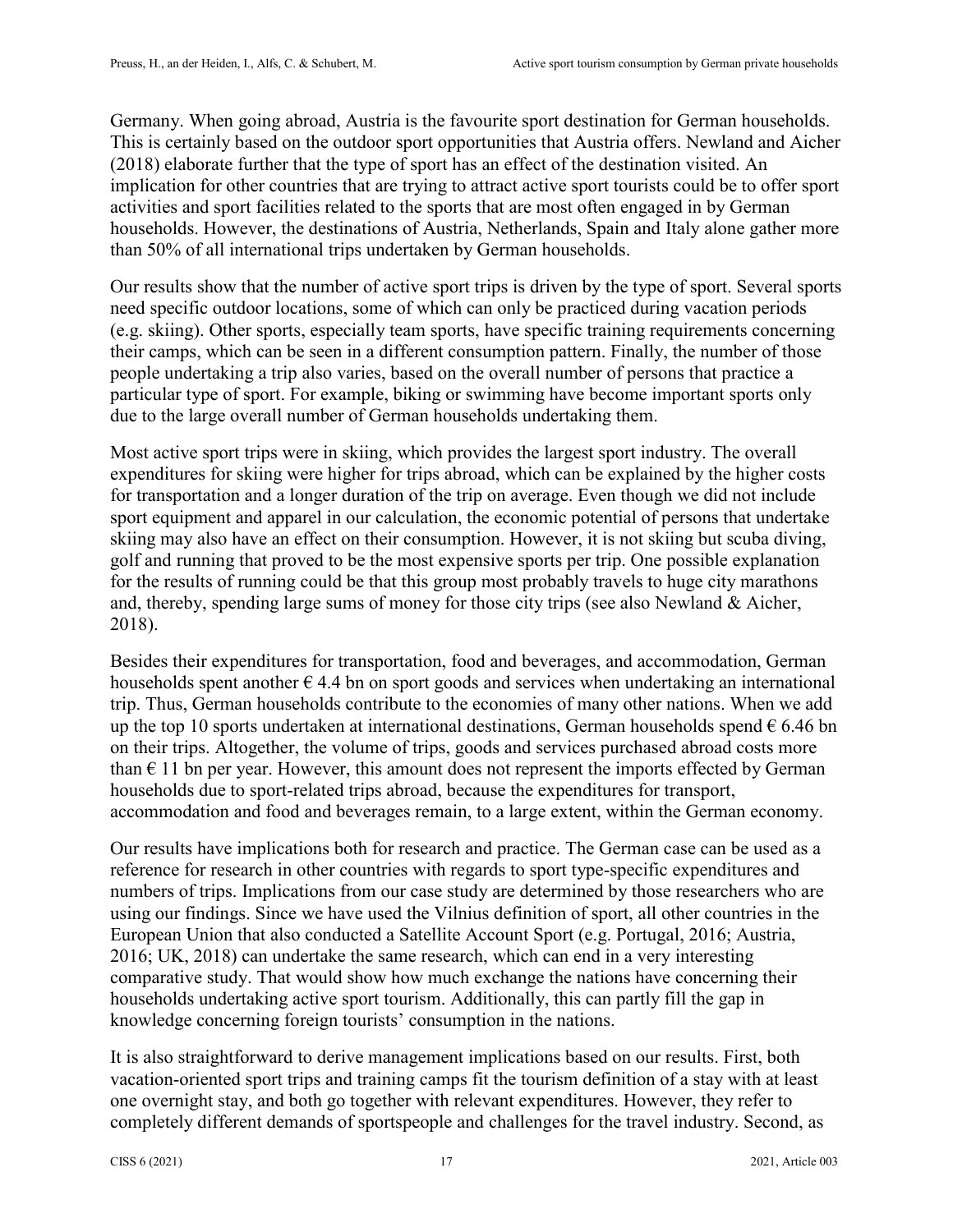15% of all trips in Germany can be considered as sport related, a recommendation to tourism agencies is to further increase sport activity programmes in their offers. According to Buning and Krohn (2018) even small-scale active sport tourism is business. Further, this high percentage of sport related trips put emphasis on the findings of Daumann et al. (2015) to use active sport tourism as a chance for city marketing. The wide range of types of sport and their changing popularity should be actively followed and responded to by the tourism industry. We contributed to better understand the demand and spending patterns for different sports (see also Melo & Gomes, 2017). Third, as sportspeople tend, on average, to undertake trips more than one time per year and, presumably, on a regular basis over the years, industry should focus on customer satisfaction procedures and also retention schemes to ensure customer loyalty. Fourth, winter and water sport demands the acquisition of costly equipment. A straightforward implication from our results for tourism agencies, therefore, is to strengthen ties with suppliers of apparel and equipment to capitalise on synergy effects. Last but not least, our data also indicates the economic damage COVID-19 caused for the active sport tourism industry in 2020.

## **Limitations**

The only way to get more detailed data on active sport tourism would be to establish a Satellite Account for that specific purpose, as, similar to sport itself, sport tourism is an interdisciplinary branch which is interwoven with a lot of branches of a national economy (e.g. hotel and food service industries). Notwithstanding, the German case presented in this paper can serve as a stable source for further calculations on the economics of active sport tourism. It is acknowledged here that the displayed results are straightforwardly descriptive, as we do not intend to contribute to theory. Several fields of research remain with which to define and to explain sport-related tourism in detail, e.g. who decides to undertake an active sport trip and why. Another important field is the economic effect and potential of active sport tourism on the different branches involved in sport as well as in tourism (e.g. gastronomy sector and hotel industry) concerning sport-related trips.

This case study provides an overview of a broad range of sport and its corresponding touristic behaviour. To analyse the determinants of individuals undertaking a trip, the determinants influencing the choice of one or several types of sport by a person need to be taken into account (e.g. many socio-demographic aspects) as they will, consequently, conditionally influence the choice of a sport trip.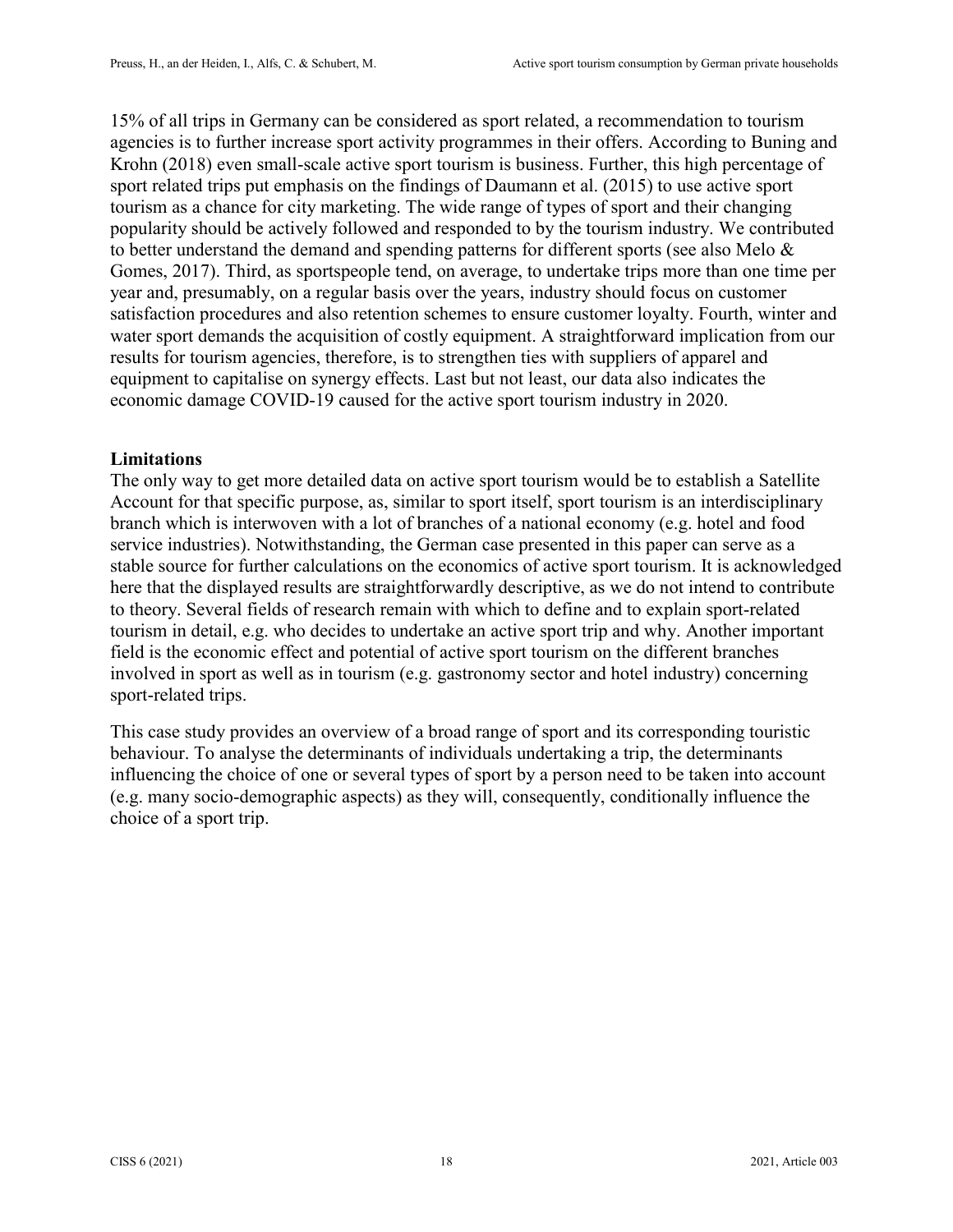## **References**

- Ahlert, G., Repenning, S. & an der Heiden, I. (2019). *Die ökonomische Bedeutung des Sports in Deutschland – Sportsatellitenkonto (SSK) 2016* [The economic importance of sport in Germany - Satellite account sport 2016]. Osnabrück: Gesellschaft für Wirtschaftliche Strukturforschung mbH.
- Alexandris, K., Kouthouris, C., Funk, D., & Giovani, C. (2009). Segmenting winter sport tourists by motivation: The case of recreational skiers. *Journal of Hospitality Marketing & Management, 18*, 480-499.<https://doi.org/10.1080/19368620902950048>
- Alfs, C. (2014). *Sportkonsum in Deutschland: Empirische Analysen zur Allokation von Zeit und Geld für Sport* [Sports consumption in Germany: empirical analyzes of the allocation of time and money to sports]. Wiesbaden: Springer Gabler.
- Buning, R. J., & Krohn, B. D. (2018). Small scale active sport tourism is international business. In M. Dodds, K. Heisey, & A. Ahonen (Eds.), *Routledge handbook of international sport business* (pp. 333-345). Routledge: Taylor & Francis.
- Bortz, J., & Schuster, C. (2010). *Statistik für Human- und Sozialwissenschaftler* [Statistics for Humanities and Social Sciences]. ( $7<sup>th</sup>$  completely revised and expanded ed.). Berlin, Heidelberg: Springer.
- Cooper, Ch., Fletcher, J., Fyall, A., Gilbert, D., & Wanhill, S. (2005). *Tourism. Principles and practice*. Prentice Hall: Harlow.
- Daumann, F., Heinze, R., Wunderlich, A. C., & Römmelt, B. (2015). Sportaktiver Stadttourismus: Chance für das Stadtmarketing [Active city tourism: Chance for city marketing], In A. Hebbel-Seeger, T. Horky, & H.-J. Schulke (Eds.). *Sport und Stadtmarketing: 14. Hamburger Symposium für Sport, Ökonomie und Medien 2014* [Sport and city marketing: 14. Hamburger symposium for sport, economics and media 2014] (pp. 138-153). Books on Demand.
- Deery, M., Jago, L., & Fredline, L. (2004). Sport tourism or event tourism: are they one and the same? *Journal of Sport & Tourism, 9*, 235-245.
- DeKnop, P. (1990). Sport for all and active tourism. *World Leisure and Recreation, 32*, 30-36.
- Delpy, L. (1998). An overview of sport tourism: Building towards a dimensional framework. *Journal of Vacation Marketing, 4*, 23-28.
- Deutscher Tourismusverband e.V. (2011). *Zahlen Daten Fakten 2010* [Figures data facts 2010]. Bonn.

[http://www.deutschertourismusverband.de/fileadmin/Mediendatenbank/PDFs/Zahlen\\_Date](http://www.deutschertourismusverband.de/fileadmin/Mediendatenbank/PDFs/Zahlen_Daten_Fakten%20_2010.pdf) [n\\_Fakten%20\\_2010.pdf](http://www.deutschertourismusverband.de/fileadmin/Mediendatenbank/PDFs/Zahlen_Daten_Fakten%20_2010.pdf)

- Ditton, R. B., Thailing, C. E., Riechers, R., & Osburn, H. R. (2002). *The economic impacts of sport divers using artificial reefs in Texas offshore waters*. Paper presented at the 53rd conference of Gulf and Caribbean Fisheries Institute, Biloxi M. S. Retrieved from [http://nsgl.gso.uri.edu/flsgp/flsgpw00001/flsgpw00001\\_part11.pdf](http://nsgl.gso.uri.edu/flsgp/flsgpw00001/flsgpw00001_part11.pdf)
- Downward, P., Lumsdon, L., & Weston, R. (2009). Visitor expenditure: The case of cycle recreation and tourism. *Journal of Sport & Tourism, 14*, 25-42. <https://doi.org/10.1080/14775080902847397>
- Downward, P., Rasciute, S., & Muniz, C. (2020). Exploring the contribution of activity sports tourism to same-day visit expenditure and duration. *Journal of Sport & Tourism, 24*, 111- 126.<https://doi.org/10.1080/14775085.2020.1784255>
- Drakakis, P., Papadaskalopoulos, A., & Lagos, D. (2020). Multipliers and impacts of active sport tourism in the Greek region of Messinia. *Tourism Economics*. Advance online publication. <https://doi.org/10.1177/1354816620902328>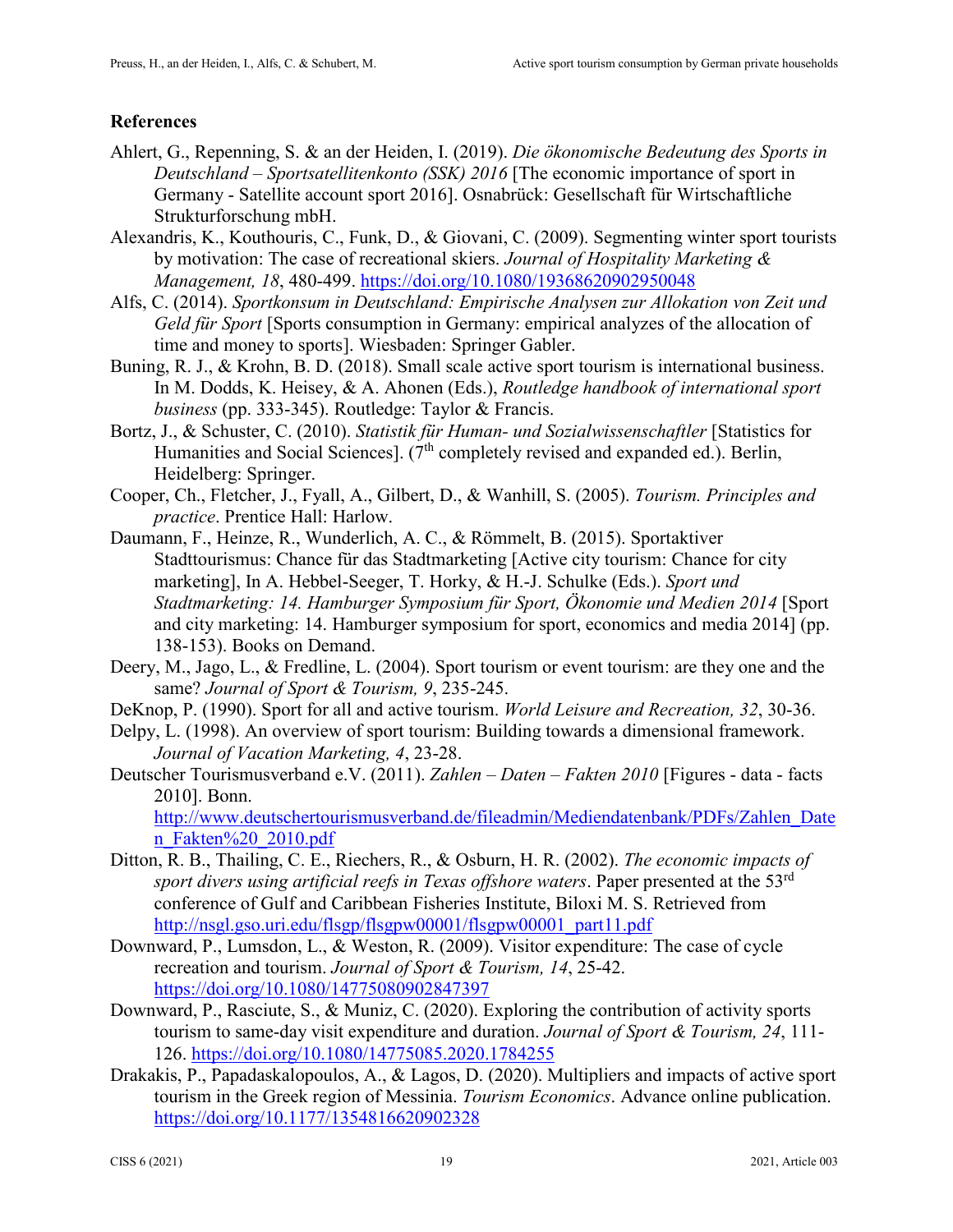- European Commission. (2013). *Sport Satellite Accounts. A European project: New results*. Retrieved from: [https://www.esce.at](https://www.esce.at/)
- Gammon, S., & Robinson, T. (1997). Sport and tourism: A conceptual framework. *Journal of Sport Tourism, 4*(3), 11-18.
- Gammon, S., & Robinson, T. (2003). Sport and tourism: A conceptual framework. *Journal of Sport & Tourism, 8*, 21-26.<https://doi.org/doi:10.1080/14775080306236>
- Getz, D. (2008). Event tourism: Definition, evolution, and research. *Tourism Management, 29*, 403-428.<https://doi.org/10.1016/j.tourman.2007.07.017>
- Gibson, H. J. (1998). Sport tourism: A critical analysis of research. *Sport Management Review, 1*, 45-76.
- Gibson, H. J. (2002). Sport tourism at a crossroad? Considerations for the future. In S. Gammon & A. Kurtzman (Eds.), *Sport tourism: Principles and practice* (pp. 123-140). Eastbourne, UK: LSA Publications.
- Gibson, H. J., Attle, S., & Yiannakis, A. (1998). Segmenting the sport tourist market: A lifespan perspective. *Journal of Vacation Marketing, 4*, 52-64.
- Gibson, H. J., Lamont, M., Kennelly, R. J., & Buning, R. (2018). Introduction to the special issue active sport tourism. *Journal of Sport & Tourism, 22*, 83-91. <https://doi.org/10.1080/14775085.2018.1466350>
- Gibson, H. J., & Pennington-Gray, L. (2005). Insights from Role Theory: Understanding golf tourism. *European Sport Management Quarterly, 5*, 443-468. <https://doi.org/10.1080/16184740500430330>
- Glyptis, S. (1991). Sport and tourism. In C. Cooper (Ed.), *Progress in tourism, recreation and hospitality management* (3rd ed., pp. 165-183). London: Belhaven Press.
- Hall, C. (1992). Adventure, sport and health. In B. Weiler & C. Hall (Eds.), *Special interest tourism* (pp. 141-158). London: Belhaven.
- Hansen, K. M., & Pedersen, R. T. (2012). Efficiency of different recruitment strategies for web panels. *International Journal of Public Opinion Research, 24*, 238-249. <https://doi.org/10.1093/ijpor/edr020>
- Haydu, J. J., & Hodges, A. W. (2002). *Economic impacts of the Florida golf course industry*. Retrieved from<https://hortbusiness.ifas.ufl.edu/pubs/EIR02-4r.pdf>
- Heerwegh, D., & Loosveldt, G. (2008). Face-to-face versus web surveying in a high-internetcoverage population: Differences in response quality. *Public Opinion Quarterly, 72*, 836- 846.<https://doi.org/10.1093/poq/nfn045>
- Hennessey, S. M., Macdonald, R., & Maceachern, M. (2008). A framework for understanding golfing visitors to a destination. *Journal of Sport & Tourism, 13*, 5-35. <https://doi.org/10.1080/14775080801972023>
- Hinch, T., & Higham, J. (2001). Sport tourism: A framework for research. *International Journal of Tourism Research, 3*, 45-58.
- Hinch, T., & Higham, J. (2005). Sport, tourism and authenticity. *European Sport Management Quarterly, 5*, 243-256.<https://doi.org/10.1080/16184740500190652>
- Hinch, T., & Higham, J. E. S. (2011). Sport tourism development (2<sup>nd</sup> ed.). Bristol: Channel View Publ.
- IJspeert, R., & Hernandez-Maskivker, G. (2020). Active sport tourists: Millennials vs baby boomers. *Journal of Tourism, Heritage & Service Marketing, 6*(2), 12-20. <https://doi.org/10.5281/zenodo.3835813>
- Kaplanidou, K., & Gibson, H. J. (2010). Predicting behavioral intentions of active event sport tourists: The case of a small-scale recurring sports event. *Journal of Sport & Tourism, 15*, 163-179.<https://doi.org/10.1080/14775085.2010.498261>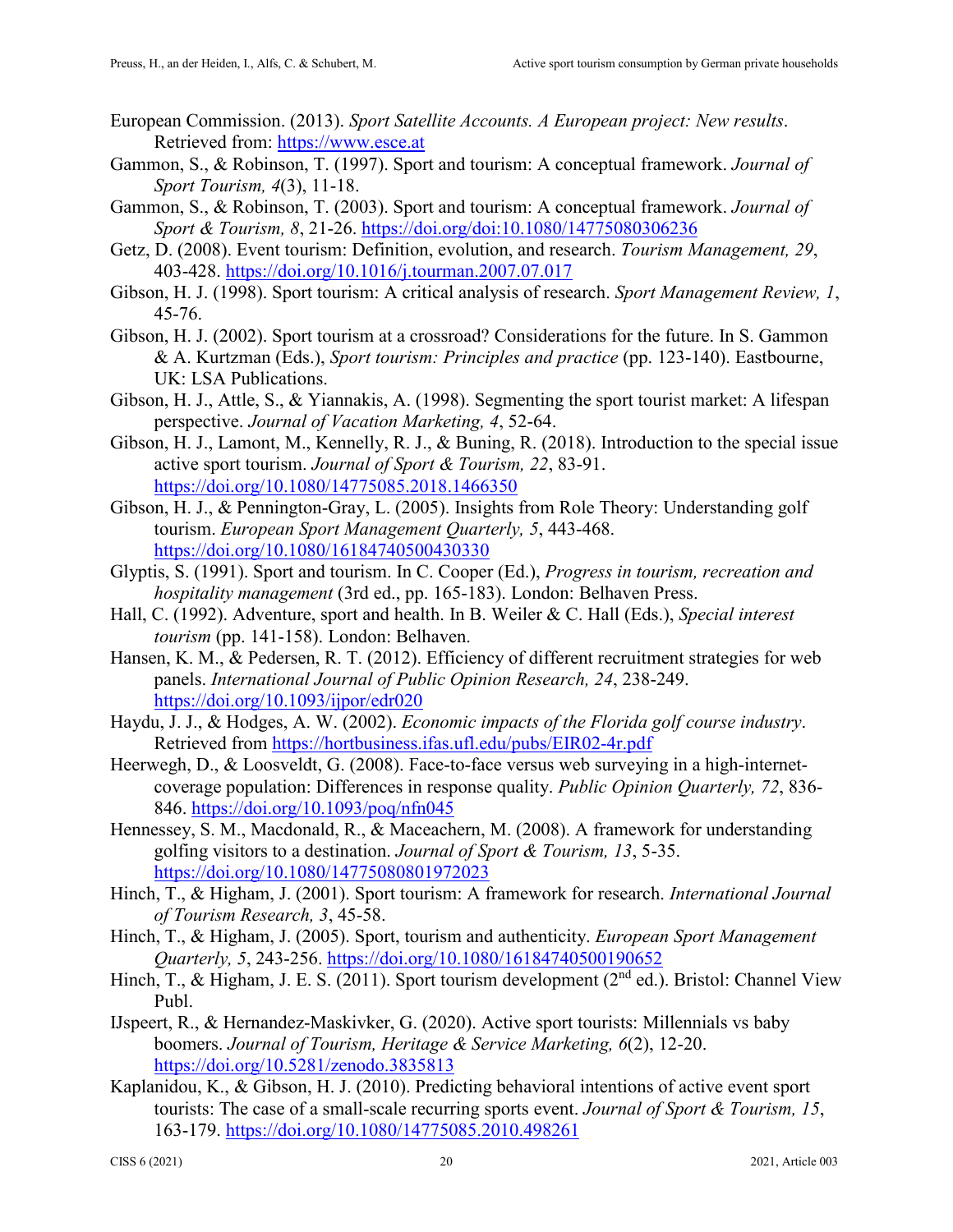- Melo, R., & Gomes, R. (2017). Nature sports participation: Understanding demand, practice profile, motivations and constraints. *European Journal of Tourism Research, 16*, 108-135.
- Newland, B. L., & Aicher, T. (2018). Exploring sport participants' event and destination choices. *Journal of Sport & Tourism, 22*, 131-149.<https://doi.org/10.1080/14775085.2018.1436464>
- Papadimitriou, D., & Gibson, H. (2008). Benefits sought and realized by active mountain sport tourists in Epirus, Greece: Pre- and post-trip analysis. *Journal of Sport & Tourism, 13*, 37- 60.<https://doi.org/10.1080/14775080801972056>
- Preuß, H., Alfs, C., & Ahlert, G. (2012). *Sport als Wirtschaftsbranche: Der Sportkonsum privater Haushalte in Deutschland* [Sport as an economic sector: The sport consumption by private households in Germany]. Wiesbaden: Gabler Research.
- Redmond, G. (1991). Changing styles of sports tourism: Industry/consumer interactions in Canada, the USA, and Europe. In M. T. Sinclair & M. Stabler (Eds.), *The tourism industry. An international analysis* (pp. 107-120). Oxon: CAB International.
- Ritchie, B. W., & Adair, D. (2004). Sport tourism: An introduction and overview. In B. W. Ritchie & D. Adair (Eds.), *Sport tourism. Interrelationships, impacts, and issues* (pp. 1-29). Clevedon England, Buffalo: Channel View Publications.
- Ritchie, B. W., & Hall, C. (1999). Bicycle tourism and regional development: A New Zealand case study. *Anatolia: An International Journal of Tourism and Hospitality Research, 10*, 89-112.
- Roncin, N., Alban, F., Charbonnel, E., Crec'hriou, R., de la Cruz Modino, R., Culioli, J.-M., … & Boncoeur, J. (2008). Uses of ecosystem services provided by MPAs: How much do they impact the local economy? A southern Europe perspective. Journal for Nature Conservation, 16, 256-270.<https://doi.org/10.1016/j.jnc.2008.09.006>
- Rösch, G. (2009). *Kurzdarstellung des Rösch-Telefonstichproben-Systems (RTS)* [Brief description of the Rösch telephone sample system (RTS)]. Retrieved from <http://www.telefonbefragungen.de/images/stories/rts-haushaltsstichproben.pdf>
- Rösch, G. (2013). *Kurzdarstellung: Das Rösch-Telefonstichproben-Systems (RTS) aktualisierte und ergänzte Fassung vom Dez. 2013* [Brief description: The Rösch telephone sample system (RTS) updated and supplemented version from Dec. 2013]. Retrieved from <http://www.sampling-and-analysis.de/dateien/DasRoesch-Telefonstichproben-System.pdf>
- Schwark, J. (2006). *Grundlagen zum Sporttourismus* [Basics of sports tourism]. Münster: Waxmann.
- Schwark, J. (2016). *Handbuch Sporttourismus* [Handbook sport tourism]. Konstanz: utb.
- Shani, A., Wang, Y., Hutchinson, J., & Lai, F. (2010). Applying expenditure-based segmentation on special-interest tourists: The case of golf travelers. *Journal of Travel Research, 49*, 337- 350. [https://doi.org/10.1177/0047287509346852](https://doi.org/10.1177%2F0047287509346852)
- SpEA. (2007). *The Vilnius definition of sport, official manual*. Vienna.
- SpEA. (2019). *Unterschätzter Wirtschaftsfaktor Sport* [Underestimated economic factor sport]. Retrieved from<https://www.spea.at/unterschaetzter-wirtschaftsfaktor-sport/>
- Standeven, J., & DeKnop, P. (1999). *Sport tourism*. Champaign, Ill: Human Kinetics.
- Statista. (2017). *Beliebteste Reiseziele der Deutschen in den Jahren 2015 und 2016* [Most popular travel destinations for Germans in 2015 and 2016]. Retrieved from [https://de.statista.com/statistik/daten/studie/170822/umfrage/tourismus---beliebteste](https://de.statista.com/statistik/daten/studie/170822/umfrage/tourismus---beliebteste-urlaubsziele-der-letzten-12-monate/)[urlaubsziele-der-letzten-12-monate/](https://de.statista.com/statistik/daten/studie/170822/umfrage/tourismus---beliebteste-urlaubsziele-der-letzten-12-monate/)
- Tomik, R. (2013). Active sport tourism A survey of students of tourism and recreation. *Journal of Tourism, Recreation & Sport Management, 1*(1), 13-20.
- UNWTO. (2012). *Compendium of tourism statistics. Glossary of tourism terms*. UNWTO eLibrary,<https://doi.org/10.18111/9789284414338>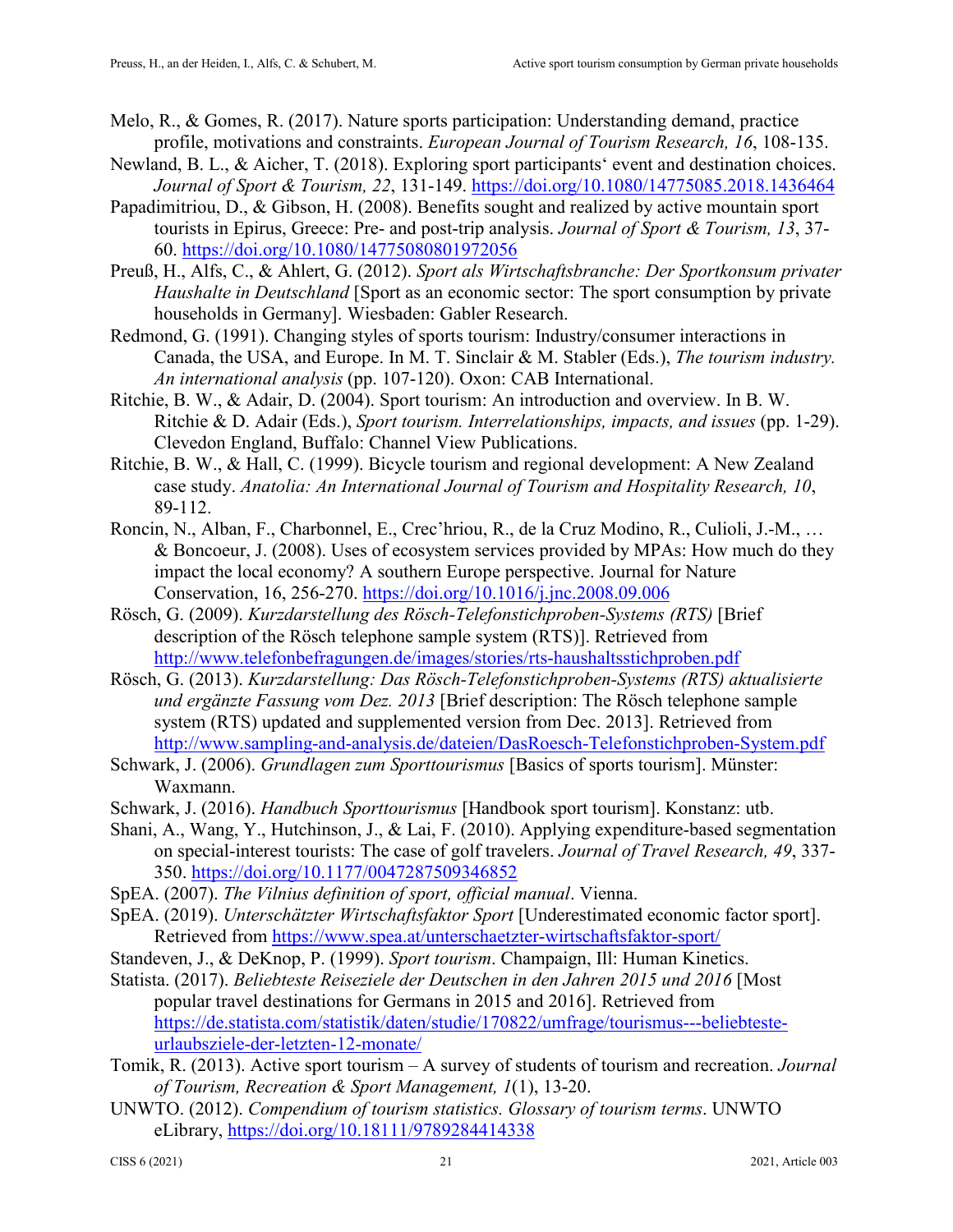- Upneja, A., Shafer, E. L., Seo, W., & Yoon, J. (2001). Economic benefits of sport fishing and angler wildlife watching in Pennsylvania. *Journal of Travel Research, 40*, 68-78. [https://doi.org/10.1177/004728750104000109](https://doi.org/10.1177%2F004728750104000109)
- Weed, M. (2006). Sports tourism research 2000-2004: A systematic review of knowledge and a meta-evaluation of methods. *Journal of Sport & Tourism, 11*, 5-30. <https://doi.org/10.1080/14775080600985150>
- Weed, M. (2009). Progress in sport tourism research: A meta-review and exploration of futures. *Journal of Tourism Management, 30*, 615-628.
- Weed, M., & Bull, C. (2009). *Sports tourism: Participants, policy and providers*. Oxford: Elsevier.
- Wicker, P., Breuer, C. & Pawlowski, T. (2010). Are sports club members big spenders?: Findings from sport specific analyses in Germany. *Sport Management Review, 13*, 214-224.